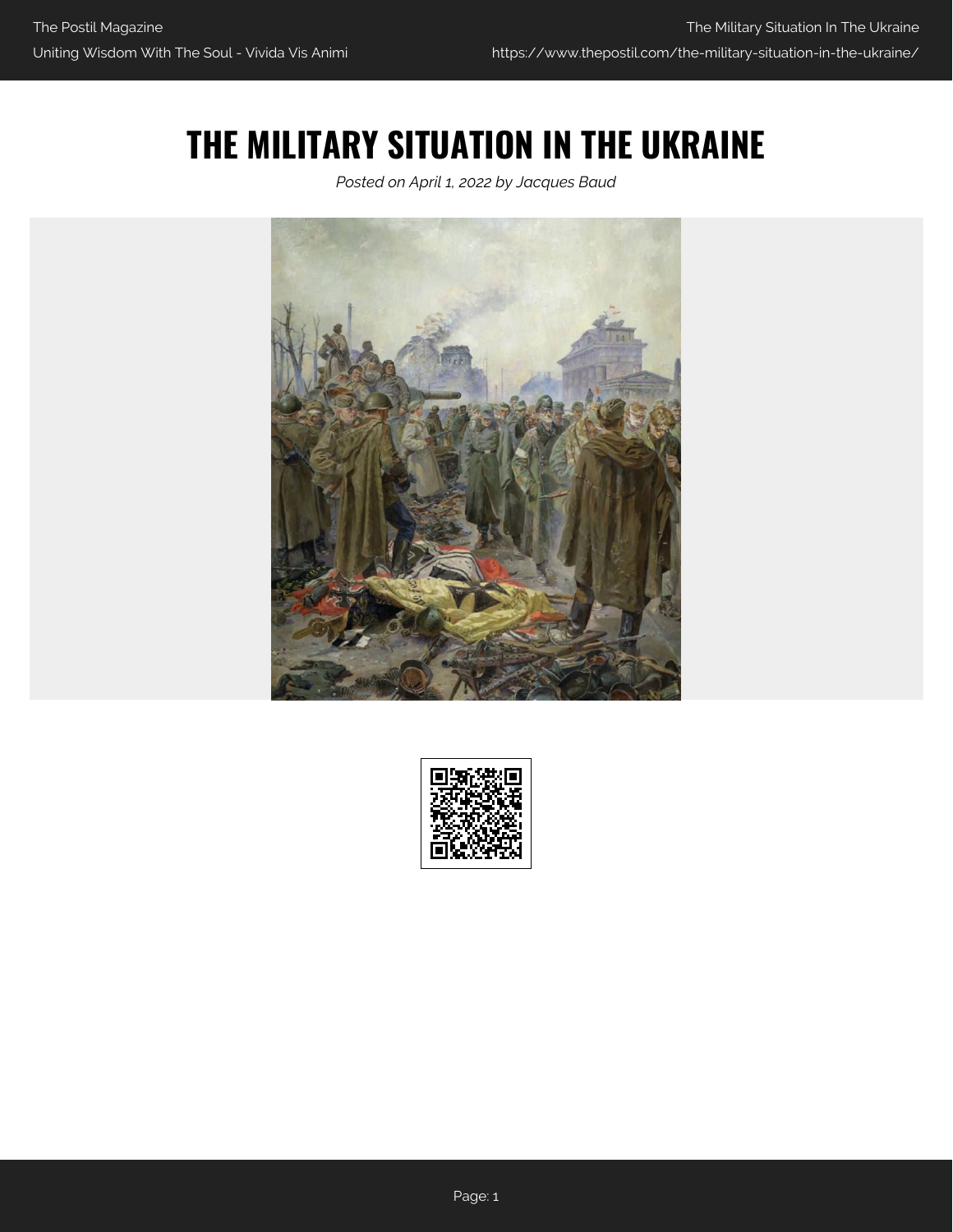#### **Part One: The Road To War**

For years, from Mali to Afghanistan, I have worked for peace and risked my life for it. It is therefore not a question of justifying war, but of understanding what led us to it. I notice that the "experts" who take turns on television analyze the situation on the basis of dubious information, most often hypotheses erected as facts—and then we no longer manage to understand what is happening. This is how panics are created.

The problem is not so much to know who is right in this conflict, but to question the way our leaders make their decisions.

Let's try to examine the roots of the conflict. It starts with [those](https://www.rts.ch/info/monde/6772950-les-separatistes-auraient-renforce-leurs-capacites-dattaque-en-ukraine.html) who for the last eight years have been talking about "separatists" or "independentists" from Donbass. This is not true. The referendums conducted by the two self-proclaimed Republics of Donetsk and Lugansk in May 2014, were not referendums of "independence" (независимость), as [some unscrupulous journalists](https://www.rts.ch/info/monde/5839879-pres-de-90-de-oui-a-lindependance-a-donetsk-selon-les-prorusses.html) have claimed, but [referendums](https://upload.wikimedia.org/wikipedia/commons/4/4d/Decree_on_holding_the_Donetsk_status_referendum.png) of "self-determination" or "autonomy" (самостоятельность). The qualifier "pro-Russian" suggests that Russia was a party to the conflict, which was not the case, and the term "Russian speakers" would have been more honest. Moreover, these referendums were conducted against the advice of Vladimir Putin.

In fact, these Republics were not seeking to separate from Ukraine, but to have a status of autonomy, guaranteeing them the use of the Russian language as an official language. For the first legislative act of the new government resulting from the overthrow of President Yanukovych, was the abolition, on February 23, 2014, of the Kivalov-Kolesnichenko law of 2012 that made Russian an official language. A bit like if putschists decided that French and Italian would no longer be official languages in Switzerland.

This decision caused a storm in the Russian-speaking population. The result was a fierce repression against the Russian-speaking regions (Odessa, Dnepropetrovsk, Kharkov, Lugansk and Donetsk) which was carried out beginning in February 2014 and led to a militarization of the situation and some massacres (in Odessa and Marioupol, for the most notable). At the end of summer 2014, only the selfproclaimed Republics of Donetsk and Lugansk remained.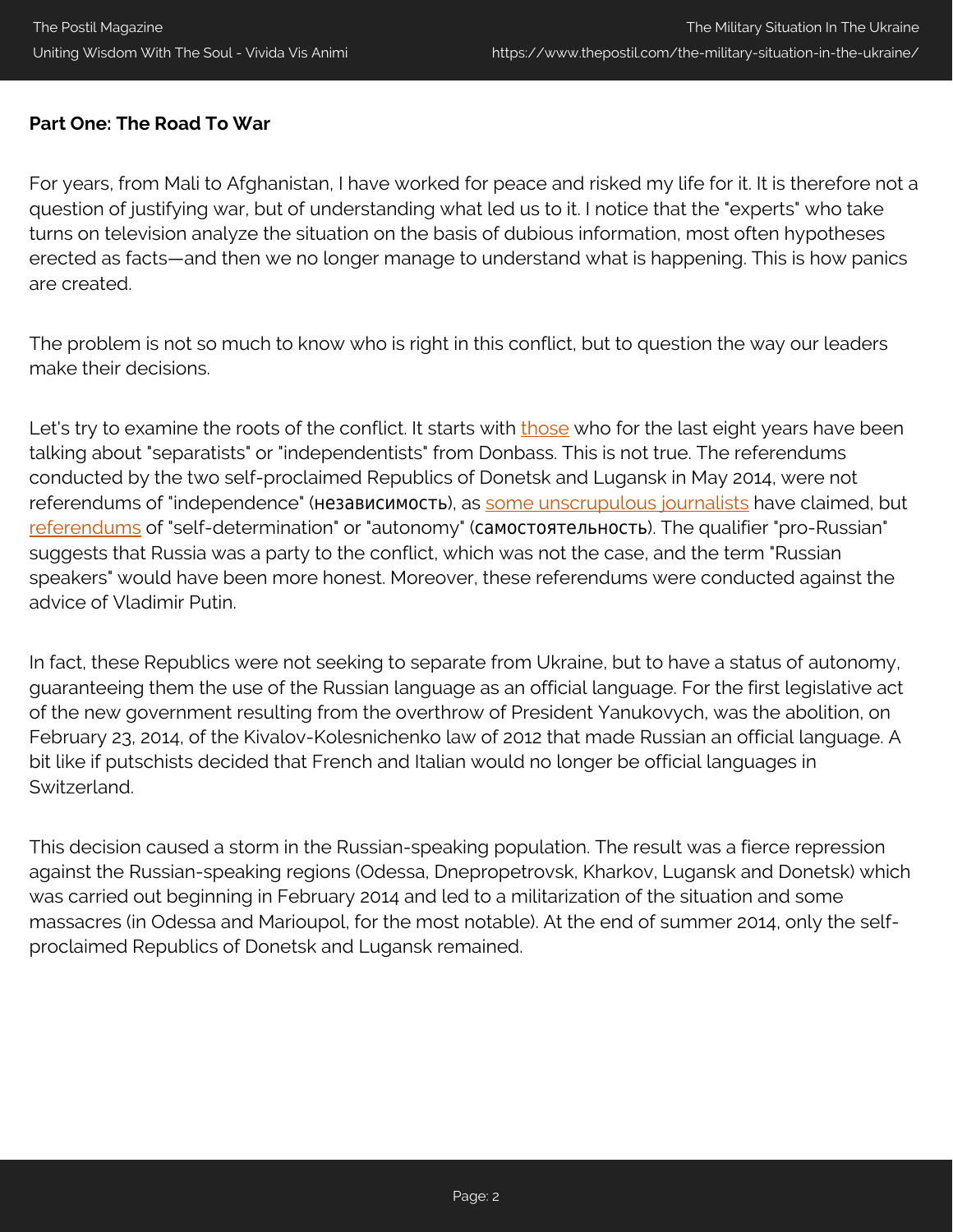At this stage, too rigid and engrossed in a doctrinaire approach to the art of operations, the Ukrainian general staff subdued the enemy without managing to prevail. The examination of the course of the fighting in 2014-2016 in the Donbass shows that the Ukrainian general staff systematically and mechanically applied the same operative schemes. However, the war waged by the autonomists was very similar to what we observed in the Sahel: highly mobile operations conducted with light means. With a more flexible and less doctrinaire approach, the rebels were able to exploit the inertia of Ukrainian forces to repeatedly "trap" them.

In 2014, when I was at NATO, I was responsible for the fight against the proliferation of small arms, and we were trying to detect Russian arms deliveries to the rebels, to see if Moscow was involved. The information we received then came almost entirely from Polish intelligence services and did not "fit" with the information coming from the OSCE—despite rather crude allegations, there were no deliveries of weapons and military equipment from Russia.

The rebels were armed thanks to the defection of Russian-speaking Ukrainian units that went over to the rebel side. As Ukrainian failures continued, tank, artillery and anti-aircraft battalions swelled the ranks of the autonomists. This is what pushed the Ukrainians to commit to the Minsk Agreements.

But just after signing the Minsk 1 Agreements, the Ukrainian President Petro Poroshenko launched a massive anti-terrorist operation (ATO/Антитерористична операція) against the Donbass. *Bis repetita placent*: poorly advised by NATO officers, the Ukrainians suffered a crushing defeat in Debaltsevo, which forced them to engage in the Minsk 2 Agreements.

It is essential to recall here that Minsk 1 (September 2014) and Minsk 2 (February 2015) Agreements did not provide for the separation or independence of the Republics, but their autonomy within the framework of Ukraine. Those who have [read the Agreements](https://www.securitycouncilreport.org/atf/cf/%7B65BFCF9B-6D27-4E9C-8CD3-CF6E4FF96FF9%7D/s_res_2202.pdf) (there are very, very, very few of those who actually have) will note that it is written in all letters that the status of the Republics was to be negotiated between Kiev and the representatives of the Republics, for an internal solution to the Ukraine.

That is why since 2014, Russia has systematically demanded their implementation while refusing to be a party to the negotiations, because it was an internal matter of the Ukraine. On the other side, the West—led by France—systematically tried to replace the Minsk Agreements with the "Normandy format," which put Russians and Ukrainians face-to-face. However, let us remember that there were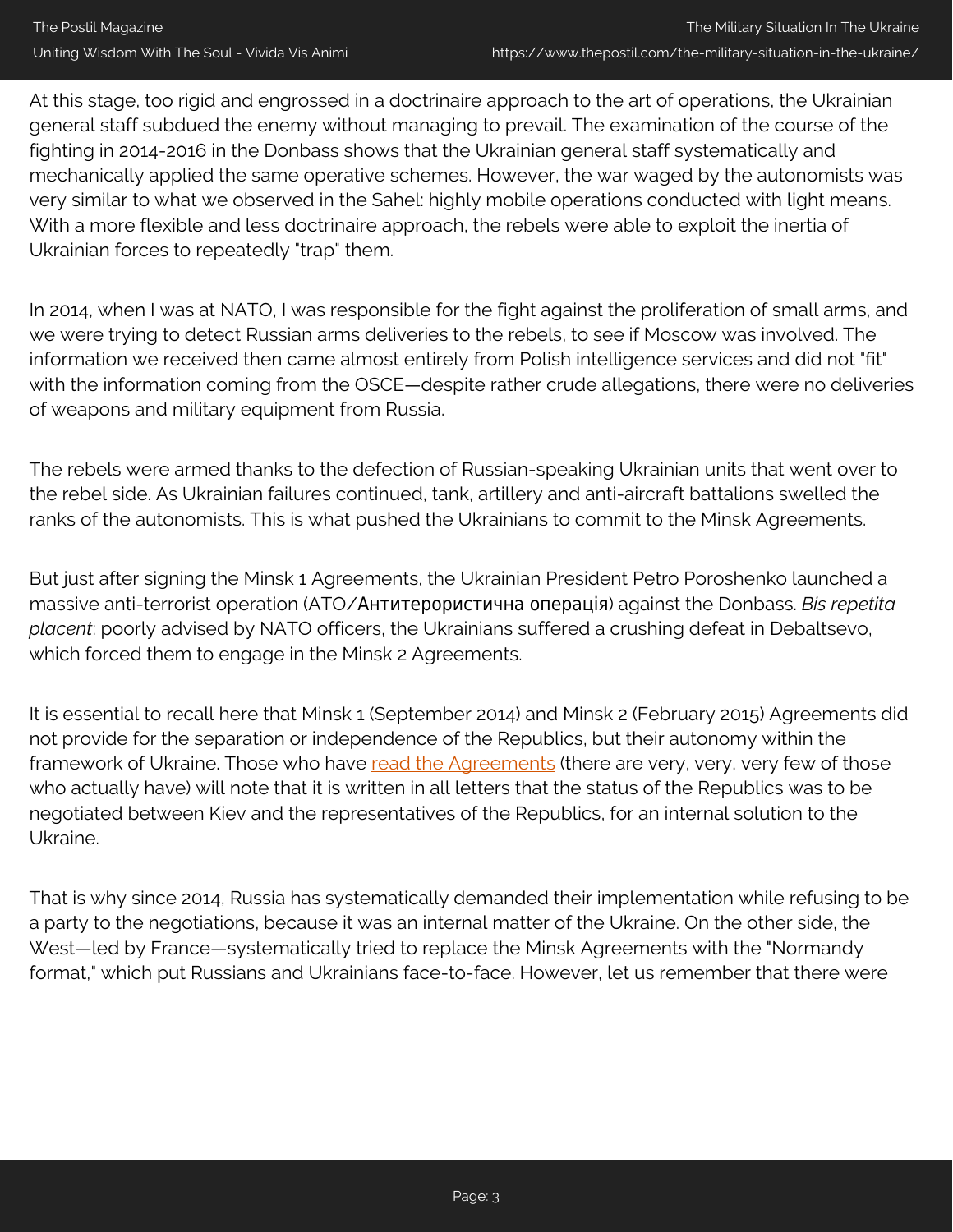never any Russian troops in the Donbass before 23-24 February 2022. Moreover, [OSCE observers have](https://foreignpolicy.com/2018/10/25/counting-the-dead-in-europes-forgotten-war-ukraine-conflict-donbass-osce/) [never](https://foreignpolicy.com/2018/10/25/counting-the-dead-in-europes-forgotten-war-ukraine-conflict-donbass-osce/) observed the slightest trace of Russian units operating in the Donbass. For example, the U.S. intelligence map published by the *[Washington Post](https://www.washingtonpost.com/national-security/russia-ukraine-invasion/2021/12/03/98a3760e-546b-11ec-8769-2f4ecdf7a2ad_story.html)* on December 3, 2021 does not show Russian troops in the Donbass.

In October 2015, Vasyl Hrytsak, director of the Ukrainian Security Service (SBU), [confessed](https://www.kyivpost.com/article/content/war-against-ukraine/sbu-registers-involvement-of-56-russian-in-military-actions-against-ukraine-since-military-conflict-in-eastern-ukraien-unfolded-399718.htmlhttps://www.kyivpost.com/article/content/war-against-ukraine/sbu-registers-involvement-of-56-russian-in-military-actions-against-ukraine-since-military-conflict-in-eastern-ukraien-unfolded-399718.html) that only 56 Russian fighters had been observed in the Donbass. This was exactly comparable to the Swiss who went to fight in Bosnia on weekends, in the 1990s, or the French who go to fight in the Ukraine today.

The Ukrainian army was then in a deplorable state. In October 2018, after four years of war, the chief Ukrainian military prosecutor, Anatoly Matios, [stated that](https://vesti.ua/strana/309880-nazvany-neboevye-poteri-vsu-na-donbasse) Ukraine had lost 2,700 men in the Donbass: 891 from illnesses, 318 from road accidents, 177 from other accidents, 175 from poisonings (alcohol, drugs), 172 from careless handling of weapons, 101 from breaches of security regulations, 228 from murders and 615 from suicides.

In fact, the army was undermined by the corruption of its cadres and no longer enjoyed the support of the population. According to a [British Home Office report,](https://www.justice.gov/eoir/page/file/1008261/download) in the March/April 2014 recall of reservists, 70 percent did not show up for the first session, 80 percent for the second, 90 percent for the third, and 95 percent for the fourth. In October/November 2017, [70% of conscripts](https://ipress.ua/ru/news/v_vsu_zayavyly_o_70_neyavky_vo_vremya_osennego_pryziva_237367.html) did not show up for the "Fall 2017" recall campaign. This is not counting [suicides](https://observer.com/2017/06/ukraine-war-soldiers-suicide/) and [desertions](https://www.refworld.org/docid/593a581b4.html) (often over to the autonomists), which reached up to 30 percent of the workforce in the ATO area. Young Ukrainians refused to go and fight in the Donbass and preferred emigration, which also explains, at least partially, the demographic deficit of the country.

The Ukrainian Ministry of Defense then turned to NATO to help make its armed forces more "attractive." Having already worked on similar projects within the framework of the United Nations, I was asked by NATO to participate in a program to restore the image of the Ukrainian armed forces. But this is a longterm process and the Ukrainians wanted to move quickly.

So, to compensate for the lack of soldiers, the Ukrainian government resorted to paramilitary militias. They are essentially composed of foreign mercenaries, often extreme right-wing militants. In 2020, they constituted about 40 percent of the Ukrainian forces and numbered about 102,000 men, [according to](https://graphics.reuters.com/RUSSIA-UKRAINE/dwpkrkwkgvm/) [Reuters.](https://graphics.reuters.com/RUSSIA-UKRAINE/dwpkrkwkgvm/) They were armed, financed and trained by the United States, Great Britain, Canada and France. There were more than 19 nationalities—including Swiss.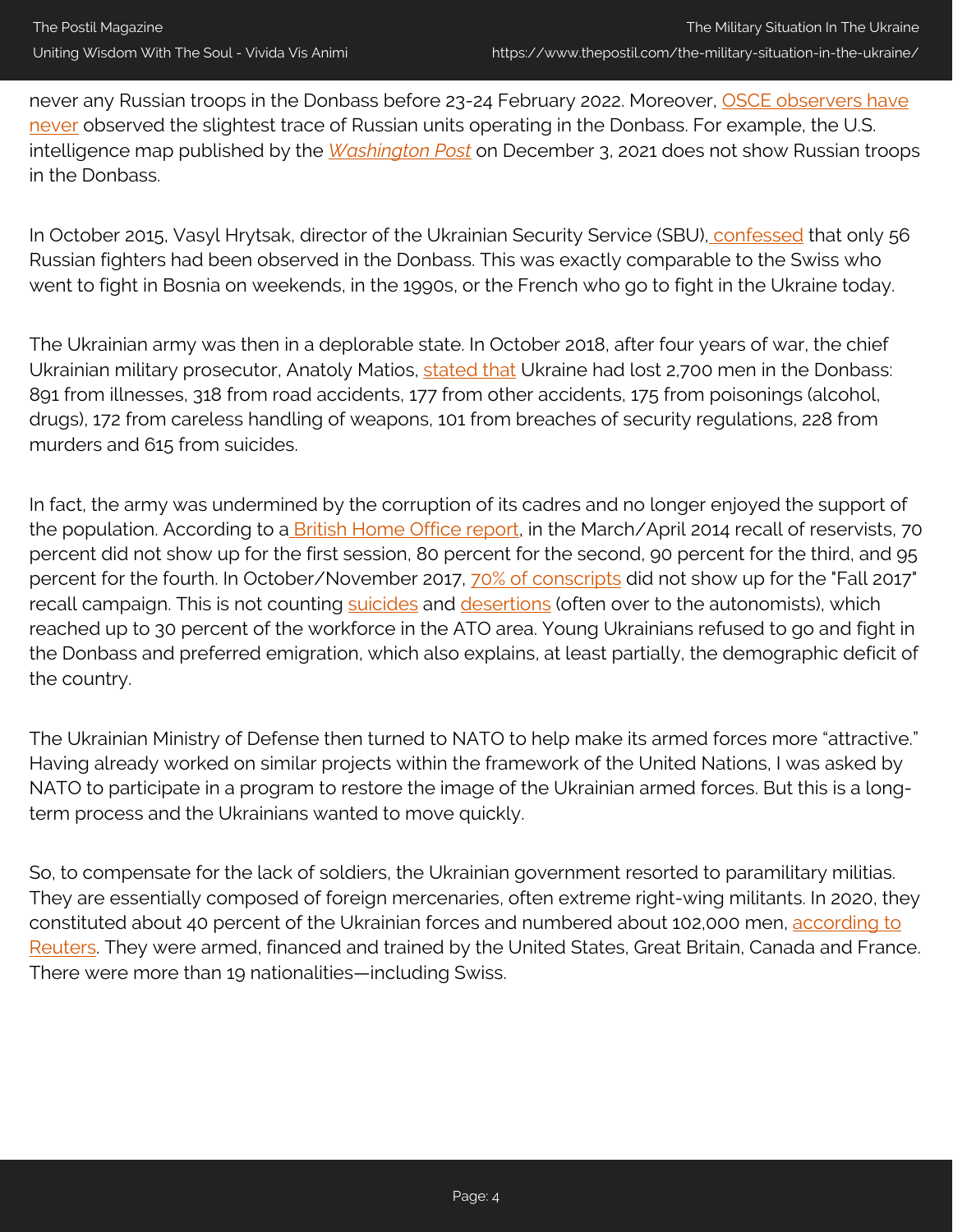Western countries have thus clearly created and supported [Ukrainian far-right militias](https://www.usatoday.com/story/news/world/2022/03/05/russia-invasion-ukraine-attention-extremist-regiment-nazi/9368016002/?gnt-cfr=1). In October 2021, the *Jerusalem Post* sounded the alarm by denouncing the [Centuria project.](https://www.illiberalism.org/wp-content/uploads/2021/09/IERES-Papers-no-11-September-2021-FINAL.pdf) These militias had been operating in the Donbass since 2014, with Western support. Even if one can argue about the term "Nazi," the fact remains that these militias are violent, convey a nauseating ideology and are virulently antiSemitic. Their anti-Semitism is [more cultural than political,](https://www.jpost.com/diaspora/ukraine-progressively-restores-historical-memory-about-jews-652438) which is why the term "Nazi" is not really appropriate. Their hatred of the Jew stems from the great famines of the 1920s and 1930s in the Ukraine, resulting from Stalin's confiscation of crops to finance the modernization of the Red Army. This genocide—known in the Ukraine as the Holodomor—was perpetrated by the NKVD (the forerunner of the KGB), whose upper echelons of leadership were mainly composed of Jews. This is why, today, Ukrainian extremists are [asking Israel to apologize](https://www.jpost.com/diaspora/antisemitism/far-right-protesters-in-ukraine-demand-israel-apologize-for-communism-654711) for the crimes of communism, as the *Jerusalem Post* notes. This is a far cry from Vladimir Putin's "[rewriting of history.](https://www.rts.ch/info/monde/12928403-podcast-ukrainerussie-cest-quoi-cette-histoire-de-nazis.html)"

These militias, originating from the far-right groups that animated the Euromaidan revolution in 2014, are composed of fanatical and brutal individuals. The best known of these is the Azov Regiment, whose emblem is reminiscent of the 2nd SS Das Reich Panzer Division, which is revered in the Ukraine for liberating Kharkov from the Soviets in 1943, before carrying out the 1944 Oradour-sur-Glane massacre in France.

Among the famous figures of the Azov regiment was the opponent Roman Protassevitch, arrested in 2021 by the Belarusian authorities following the case of RyanAir flight FR4978. On May 23, 2021, the deliberate [hijacking of an airliner](https://www.rts.ch/info/monde/12220530-la-bielorussie-a-arrete-un-militant-apres-avoir-intercepte-son-avion.html) by a MiG-29-supposedly with [Putin's approval](https://www.youtube.com/watch?v=-LfZt4ESJ44&t=148s)-was mentioned as a reason for arresting Protassevich, although the *information available* at the time did not confirm this scenario at all.

But then it was necessary to show that President Lukashenko was a thug and Protassevich a "journalist" who loved democracy. However, a rather revealing investigation [produced by an American NGO](https://www.foiaresearch.net/person/roman-protasevich) in 2020 highlighted Protassevitch's far-right militant activities. The Western conspiracy movement then started, and unscrupulous media ["air-brushed" his biography.](https://www.rts.ch/audio-podcast/2021/audio/portrait-de-l-opposant-belarusse-roman-protassevitch-25201392.html) Finally, in January 2022, [the ICAO report](https://www.politico.eu/wp-content/uploads/2022/01/19/ICAO-Fact-Finding-Investigation-Report_FR497849.pdf) was published and showed that despite some procedural errors, Belarus acted in accordance with the rules in force and that the MiG-29 took off 15 minutes after the RyanAir pilot decided to land in Minsk. So no Belarusian plot and even less Putin. Ah!... Another detail: Protassevitch, [cruelly tortured](https://ici.radio-canada.ca/nouvelle/1798764/opposant-belarus-entrevue-television-torture-interdiction-vols-ue) by the Belarusian police, was now free. Those who would like to correspond with him, can go on his **[Twitter](https://twitter.com/protas_by)** [account.](https://twitter.com/protas_by)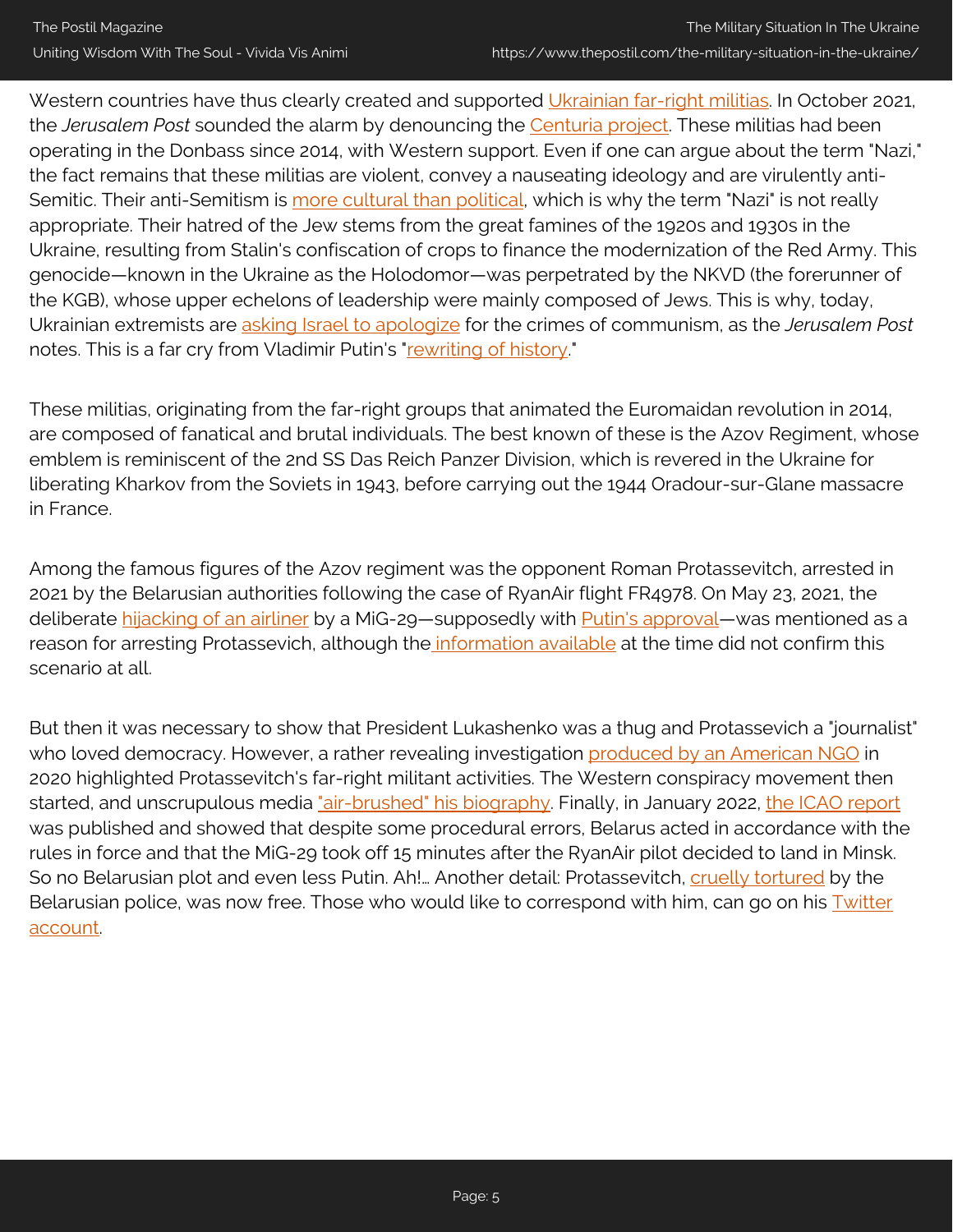The characterization of the Ukrainian paramilitaries as "Nazis" or "neo-Nazis" is [considered Russian](https://www.lemonde.fr/international/live/2021/05/28/avion-detourne-par-la-bielorussie-sanctions-de-l-union-europeenne-posez-vos-questions_6081892_3210.html) [propaganda](https://www.lemonde.fr/international/live/2021/05/28/avion-detourne-par-la-bielorussie-sanctions-de-l-union-europeenne-posez-vos-questions_6081892_3210.html). Perhaps. But that's not the view of the *[Times of Israel](https://www.timesofisrael.com/hundreds-march-in-ukraine-in-annual-tribute-to-nazi-collaborator/)*, the [Simon Wiesenthal Center](https://www.thenation.com/article/politics/neo-nazis-far-right-ukraine/) or the [West Point Academy's Center for Counterterrorism](https://ctc.usma.edu/wp-content/uploads/2020/04/CTC-SENTINEL-042020.pdf). But that's still debatable, because in 2014, *[Newsweek](https://www.newsweek.com/evidence-war-crimes-committed-ukrainian-nationalist-volunteers-grows-269604)* [magazine](https://www.newsweek.com/evidence-war-crimes-committed-ukrainian-nationalist-volunteers-grows-269604) seemed to associate them more with… the Islamic State. Take your pick!

So, the West supported and continued to arm militias that have been quilty of numerous [crimes against](https://www.osce.org/files/f/documents/e/7/233896.pdf) [civilian populations](https://www.osce.org/files/f/documents/e/7/233896.pdf) since 2014: rape, torture and massacres. But while the Swiss government has been very quick to take sanctions against Russia, it has not adopted any against the Ukraine, which has been massacring its own population since 2014. In fact, those who [defend human rights in the Ukraine](https://www.osce.org/files/f/documents/6/0/394781.pdf) have long condemned the actions of these groups, but have not been supported by our governments. Because, in reality, we are not trying to help the Ukraine, but to fight Russia.

The integration of these paramilitary forces into the National Guard was not at all accompanied by a "denazification," [as some claim](https://www.rts.ch/info/monde/12928403-podcast-ukrainerussie-cest-quoi-cette-histoire-de-nazis.html). Among the many examples, that of the Azov Regiment's insignia is instructive:



In 2022, very schematically, the Ukrainian armed forces fighting the Russian offensive were organized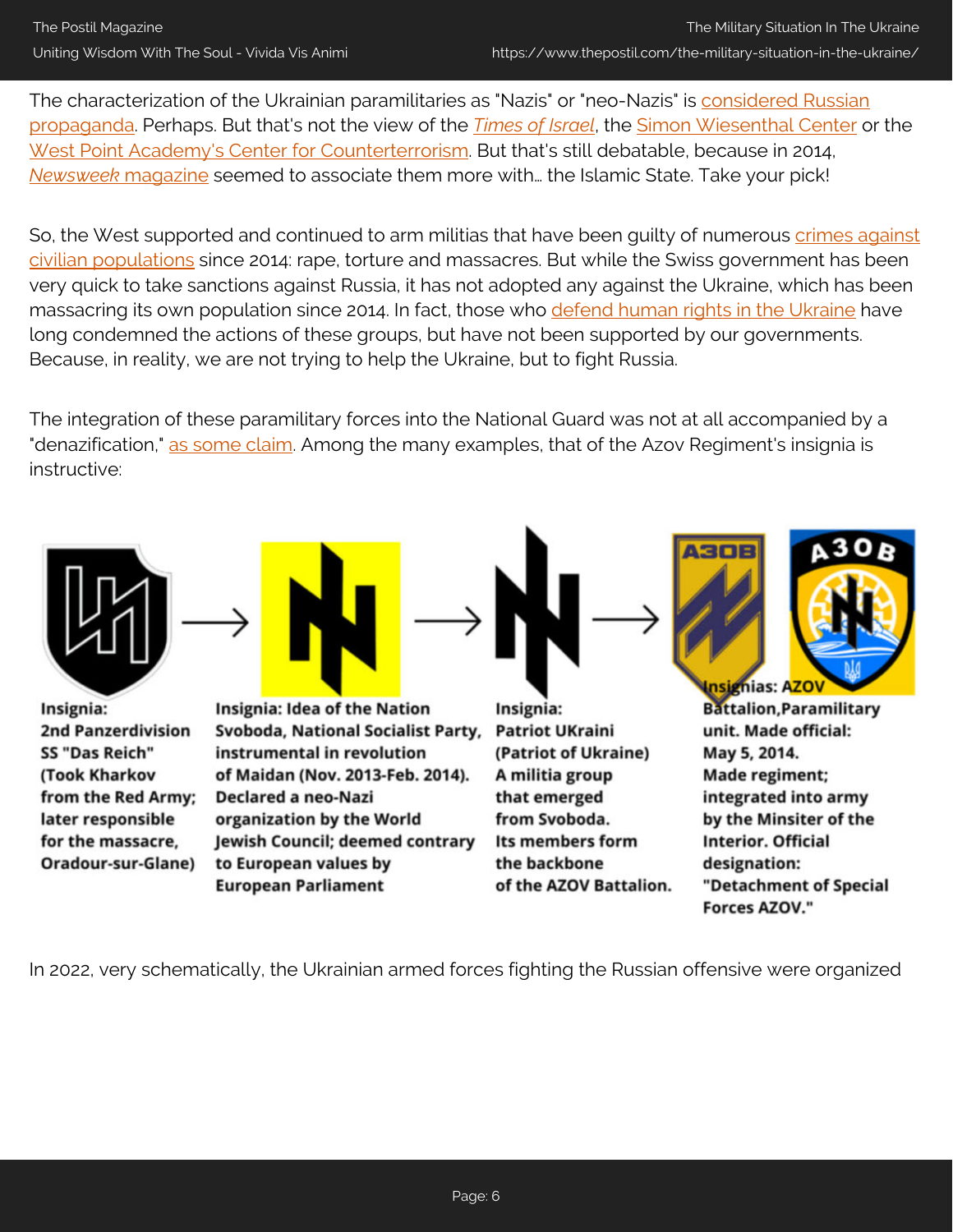as:

- The Army, subordinated to the Ministry of Defense. It is organized into 3 army corps and composed of maneuver formations (tanks, heavy artillery, missiles, etc.).
- The National Guard, which depends on the Ministry of the Interior and is organized into 5 territorial commands.

The National Guard is therefore a territorial defense force that is not part of the Ukrainian army. It includes paramilitary militias, called "volunteer battalions" (добровольчі батальйоні), also known by the evocative name of "reprisal battalions," and composed of infantry. Primarily trained for urban combat, they now defend cities such as Kharkov, Mariupol, Odessa, Kiev, etc.

#### **Part Two: The War**

As a former head of the Warsaw Pact forces in the Swiss strategic intelligence service, I observe with sadness—but not astonishment—that our services are no longer able to understand the military situation in Ukraine. The self-proclaimed "experts" who parade on our screens tirelessly relay the same information modulated by the claim that Russia—and Vladimir Putin—is irrational. Let's take a step back.

#### **1. The Outbreak Of War**

Since November 2021, the Americans have been constantly threatening a Russian invasion of the Ukraine. However, the Ukrainians did not seem to agree. Why not?

We have to go back to March 24, 2021. On that day, Volodymyr Zelensky *issued a decree* for the [recapture of the Crimea,](https://www.president.gov.ua/news/prezident-zatverdiv-strategiyu-deokupaciyi-ta-reintegraciyi-67321) and began to deploy his forces to the south of the country. At the same time, several NATO exercises were conducted between the Black Sea and the Baltic Sea, accompanied by a significant [increase in reconnaissance flights](https://www.janes.com/defence-news/news-detail/us-uk-surge-surveillance-flights-over-ukraine-and-black-sea) along the Russian border. Russia then conducted several exercises to test the operational readiness of its troops and to show that it was following the evolution of the situation.

Things calmed down until October-November with the end of the ZAPAD 21 exercises, whose troop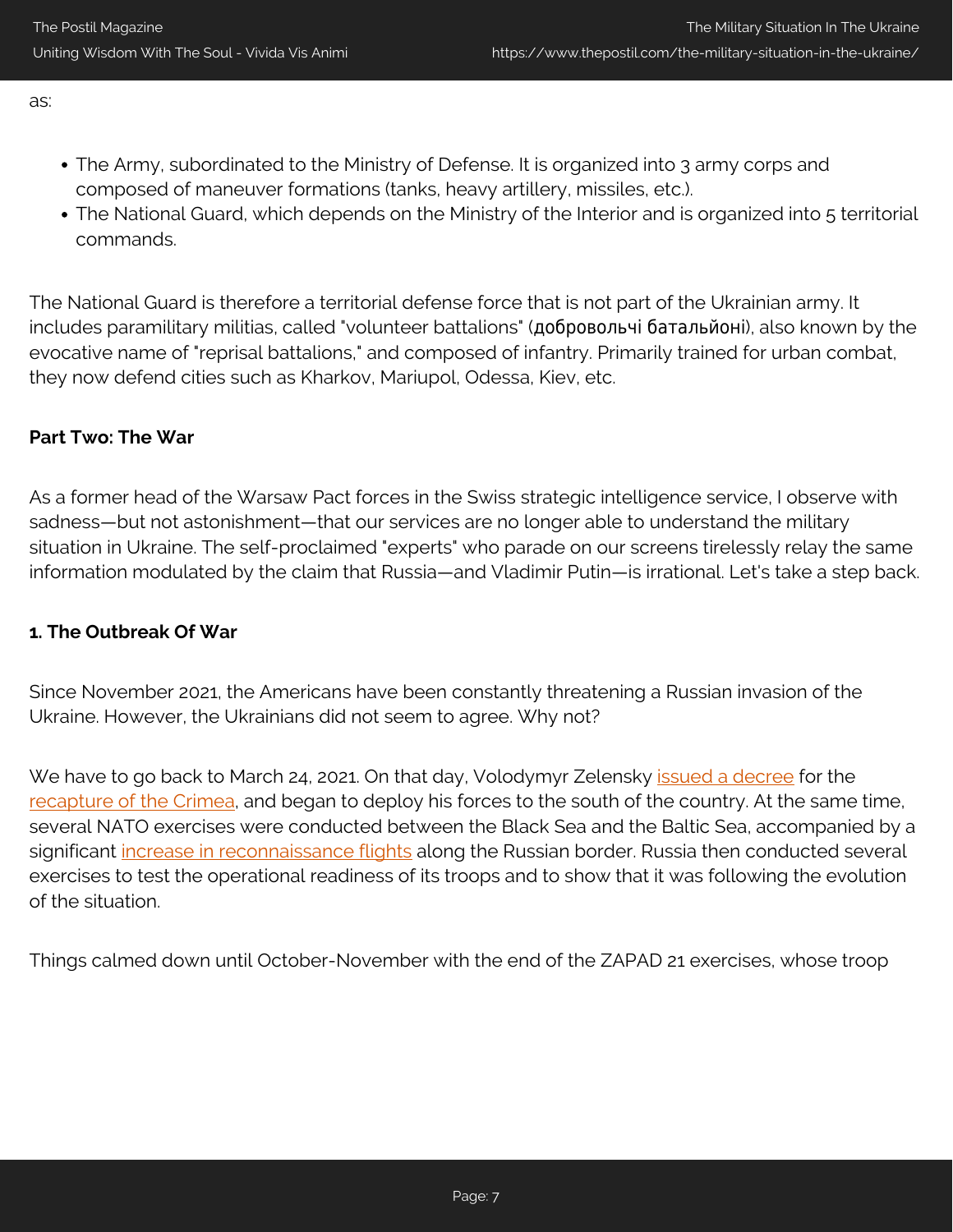movements were interpreted as a reinforcement for an offensive against the Ukraine. However, even the Ukrainian authorities refuted the idea of Russian preparations for a war, and Oleksiy Reznikov, Ukrainian Minister of Defense, states that [there had been no change](https://kyivindependent.com/hot-topic/defense-minister-downplays-russias-threat-says-its-similar-to-that-of-spring-2021/) on its border since the spring.

In violation of the Minsk Agreements, the Ukraine was conducting air operations in Donbass using drones, including [at least one strike](https://nationalinterest.org/feature/ukraine%E2%80%99s-recent-drone-strike-reignites-tensions-donbass-195709) against a fuel depot in Donetsk in October 2021. The American press noted this, but not the Europeans; and no one condemned these violations.

In February 2022, events were precipitated. On February 7, during his visit to Moscow, Emmanuel Macron [reaffirmed](https://www.youtube.com/watch?v=QHDAYz7g4u4) to Vladimir Putin his commitment to t[he](https://www.youtube.com/watch?v=InrDN7jYVOs) Minsk Agreements, a commitment he [would repeat](https://www.youtube.com/watch?v=InrDN7jYVOs) after his meeting with Volodymyr Zelensky the next day. But on February 11, in Berlin, after nine hours of work, the meeting of political advisors of the leaders of the "Normandy format" ended, without any concrete result: the Ukrainians [still refused to apply the Minsk Agreements](https://www.aa.com.tr/en/europe/normandy-format-talks-in-berlin-end-without-tangible-results/2499568), apparently under pressure from the United States. Vladimir Putin noted that Macron had made empty promises and that the West was not ready to enforce the agreements, as it had been doing for eight years.

Ukrainian preparations in the contact zone continued. The Russian Parliament became alarmed; and on February 15 asked Vladimir Putin to recognize the independence of the Republics, which he refused to do.

On 11th February, President Joe Biden [announced](https://www.politico.com/newsletters/national-security-daily/2022/02/11/putin-could-attack-ukraine-on-feb-16-biden-told-allies-00008344) that Russia would attack the Ukraine in the next few days. How did he know this? It is a mystery. But since the 16th, the artillery shelling of the population of Donbass increased dramatically, as the daily reports of the OSCE observers show. Naturally, neither the media, nor the European Union, nor NATO, nor any Western government reacts or intervenes. It will be said later that this is Russian disinformation. In fact, it seems that the European Union and some countries have deliberately kept silent about the massacre of the Donbass population, knowing that this would provoke a Russian intervention.

At the same time, there were reports of sabotage in the Donbass. On 18 January, Donbass fighters intercepted saboteurs, who spoke Polish and were equipped with Western equipment and who were seeking to create chemical incidents in [Gorlivka.](https://sprotyv.info/news/okkupanty-minirujut-mesta-hraneniya-ammiaka-na-zavode-stirol-dannye-gruppy-is) They could have been [CIA mercenaries,](https://news.yahoo.com/cia-trained-ukrainian-paramilitaries-may-take-central-role-if-russia-invades-185258008.html) led or "advised" by Americans and composed of Ukrainian or European fighters, to carry out sabotage actions in the Donbass Republics.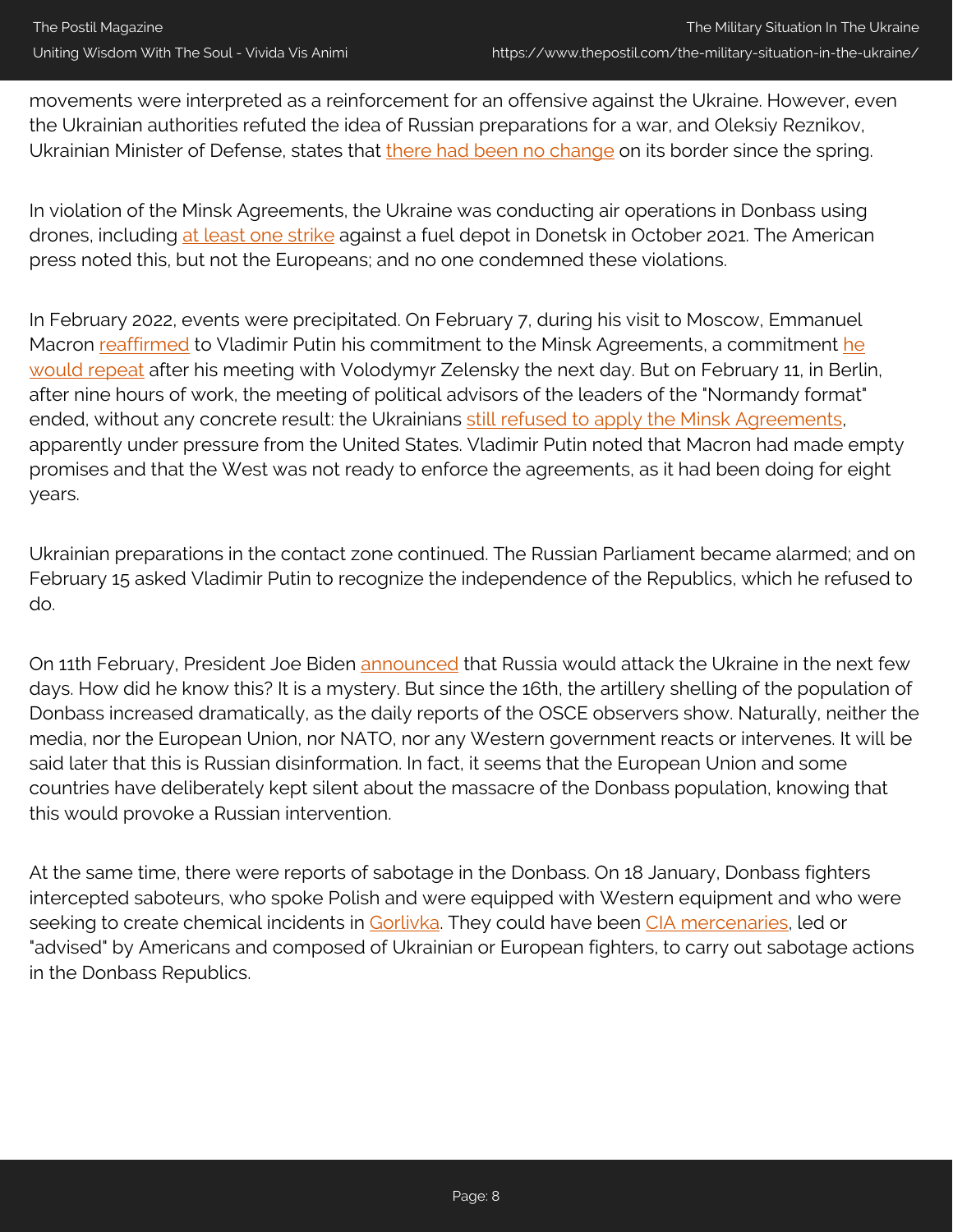# **Number of Explosions in Donbass** (19-20 February 2022)



The massive increase in shelling against the population of Donbass on February 16 told the Russians that a major offensive was imminent. This is what led Putin to recognize the independence of the Republics and to consider an intervention under Article 51 of the UN Charter.

(Source: OSCE SMM Daily Reports)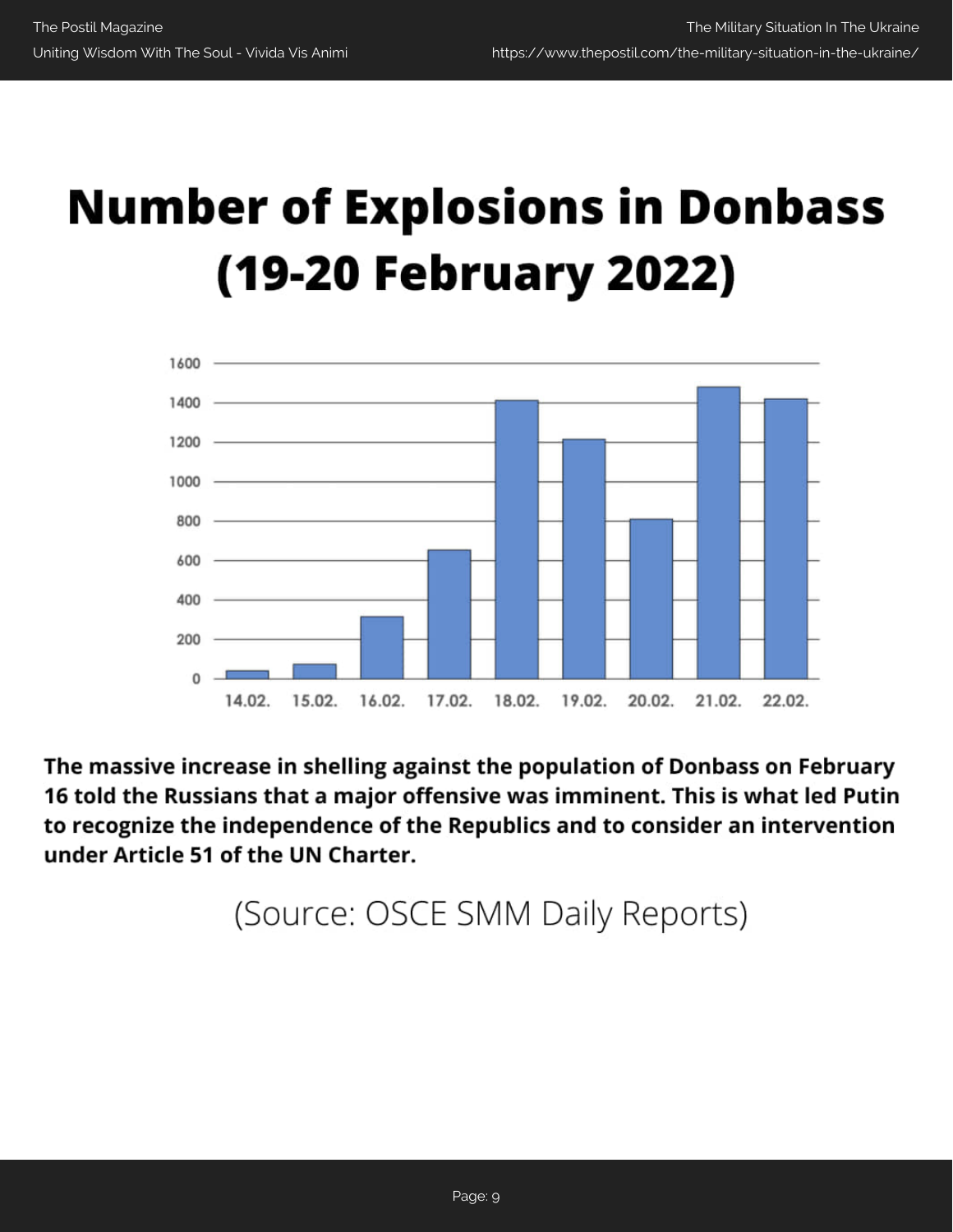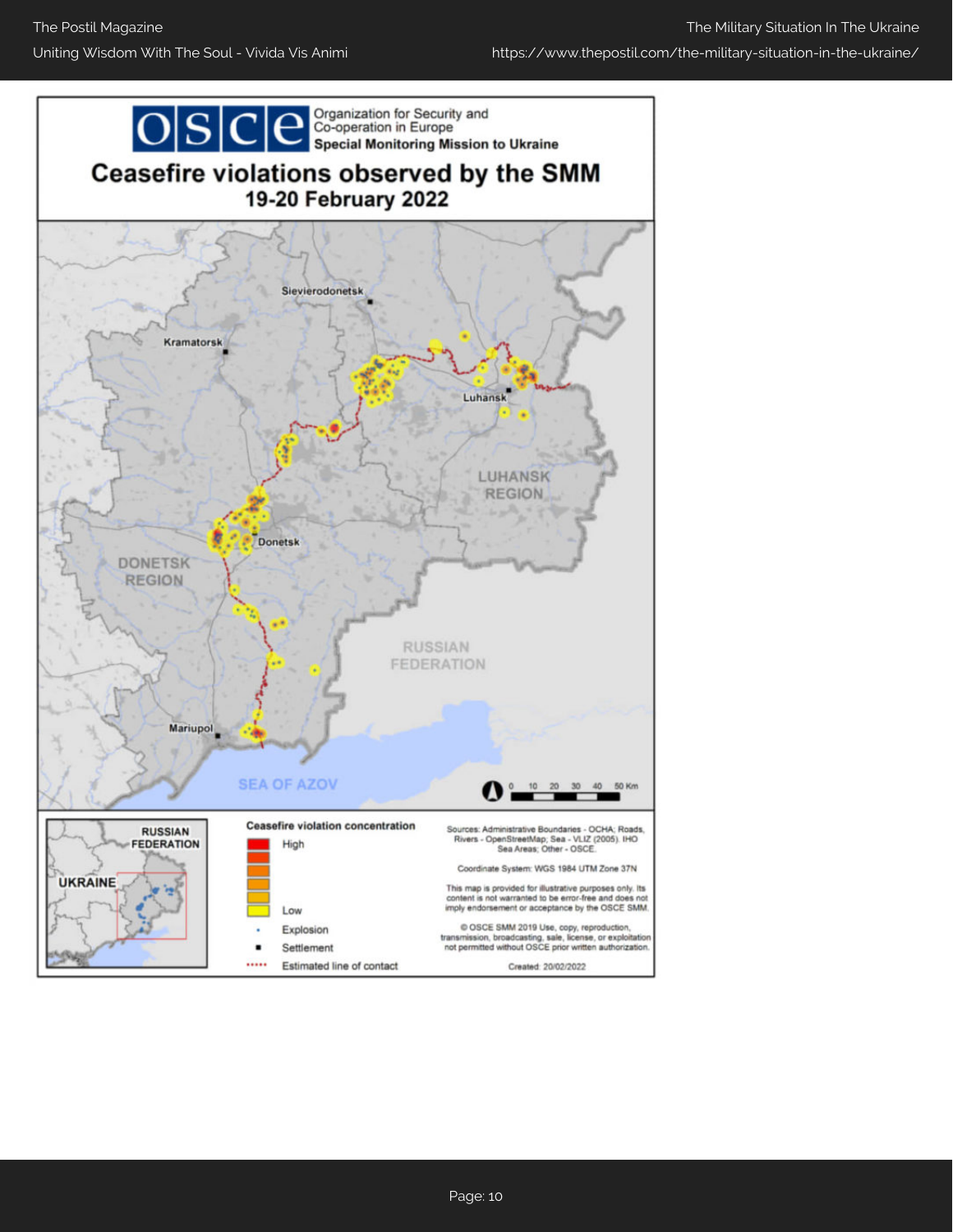In fact, as early as February 16, Joe Biden knew that the Ukrainians had begun shelling the civilian population of Donbass, putting Vladimir Putin in front of a difficult choice: to help Donbass militarily and create an international problem, or to stand by and watch the Russian-speaking people of Donbass being crushed.

If he decided to intervene, Putin could invoke the international obligation of "Responsibility To Protect" (R2P). But he knew that whatever its nature or scale, the intervention would trigger a storm of sanctions. Therefore, whether Russian intervention were limited to the Donbass or went further to put pressure on the West for the status of the Ukraine, the price to pay would be the same. This is what he explained in his speech on February 21.

On that day, he agreed to the request of the Duma and recognized the independence of the two Donbass Republics and, at the same time, he signed friendship and assistance treaties with them.

The Ukrainian artillery bombardment of the Donbass population continued, and, on 23 February, the two Republics asked for military assistance from Russia. On 24 February, Vladimir Putin invoked Article 51 of the United Nations Charter, which provides for mutual military assistance in the framework of a defensive alliance.

In order to make the Russian intervention totally illegal in the eyes of the public we deliberately hid the fact that the war actually started on February 16. The Ukrainian army was preparing to attack the Donbass as early as 2021, as some Russian and European intelligence services were well aware. Jurists will judge.

In his speech of February 24, Vladimir Putin stated the two objectives of his operation: "demilitarize" and "denazify" the Ukraine. So, it is not a question of taking over the Ukraine, nor even, presumably, of occupying it; and certainly not of destroying it.

From then on, our visibility on the course of the operation is limited: the Russians have an excellent security of operations (OPSEC) and the details of their planning are not known. But fairly quickly, the course of the operation allows us to understand how the strategic objectives were translated on the operational level.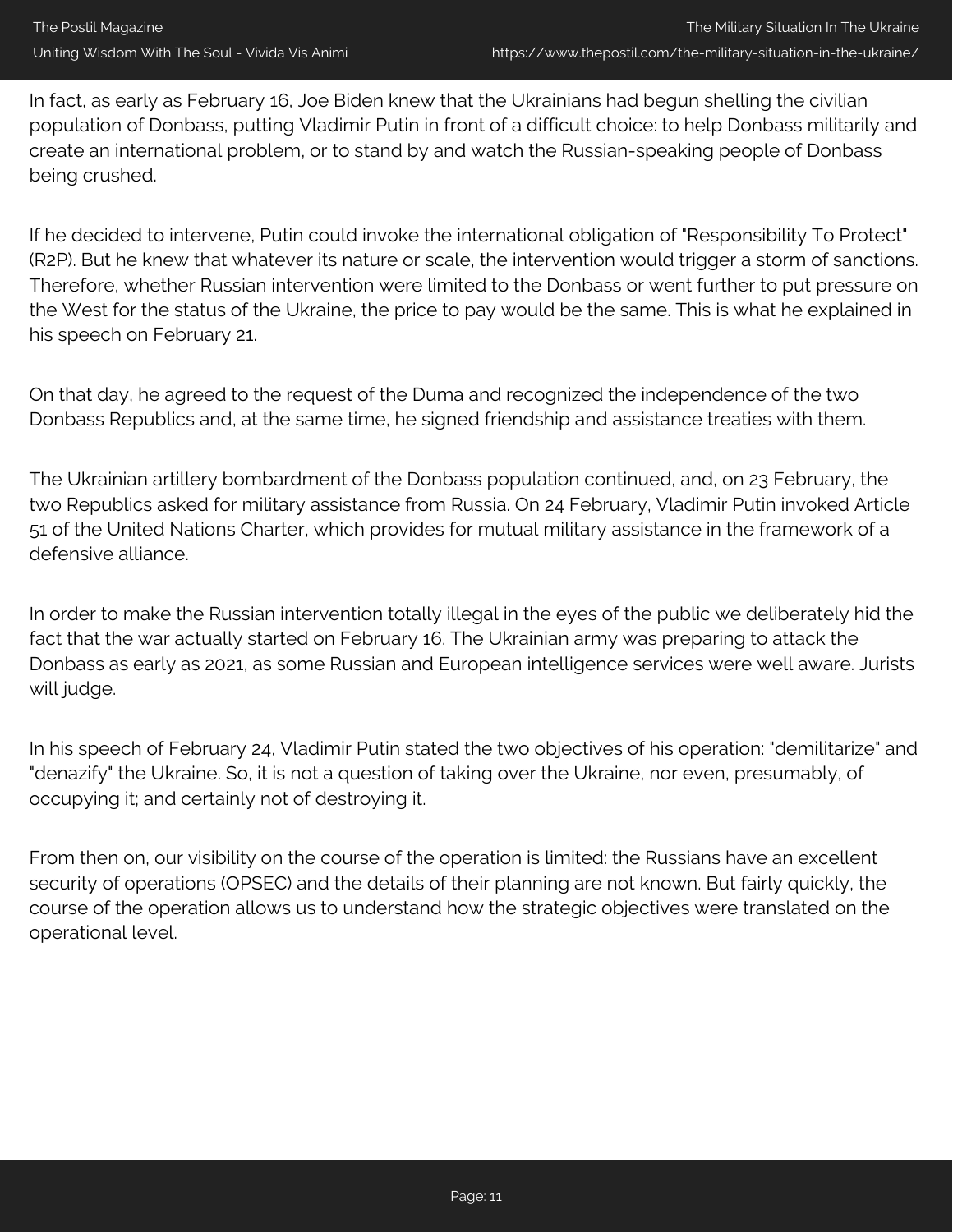#### Demilitarization:

- ground destruction of Ukrainian aviation, air defense systems and reconnaissance assets;
- neutralization of command and intelligence structures (C3I), as well as the main logistical routes in the depth of the territory;
- encirclement of the bulk of the Ukrainian army massed in the southeast of the country.

#### Denazification:

destruction or neutralization of volunteer battalions operating in the cities of Odessa, Kharkov, and Mariupol, as well as in various facilities in the territory.

#### **2. Demilitarization**

The Russian offensive was carried out in a very "classic" manner. Initially—as the Israelis had done in 1967—with the destruction on the ground of the air force in the very first hours. Then, we witnessed a simultaneous progression along several axes according to the principle of "flowing water": advance everywhere where resistance was weak and leave the cities (very demanding in terms of troops) for later. In the north, the Chernobyl power plant was occupied immediately to prevent acts of sabotage. The images of Ukrainian and Russian soldiers *guarding the plant together* are of course not shown.

The idea that Russia is trying to take over Kiev, the capital, to eliminate Zelensky, comes typically from the West-that is what they did in Afghanistan, Iraq, Libya, and [what they wanted to do in Syria](https://www.youtube.com/watch?v=e4phB-_pXDM&t=1224s) with the help of the Islamic State. But Vladimir Putin never intended to shoot or topple Zelensky. Instead, Russia seeks to keep him in power by pushing him to negotiate, by surrounding Kiev. Up till now, he had refused to implement the Minsk Agreements. But now the Russians want to obtain the neutrality of the Ukraine.

Many Western commentators were surprised that the Russians continued to seek a negotiated solution while conducting military operations. The explanation lies in the Russian strategic outlook since the Soviet era. For the West, war begins when politics ends. However, the Russian approach follows a Clausewitzian inspiration: war is the continuity of politics and one can move fluidly from one to the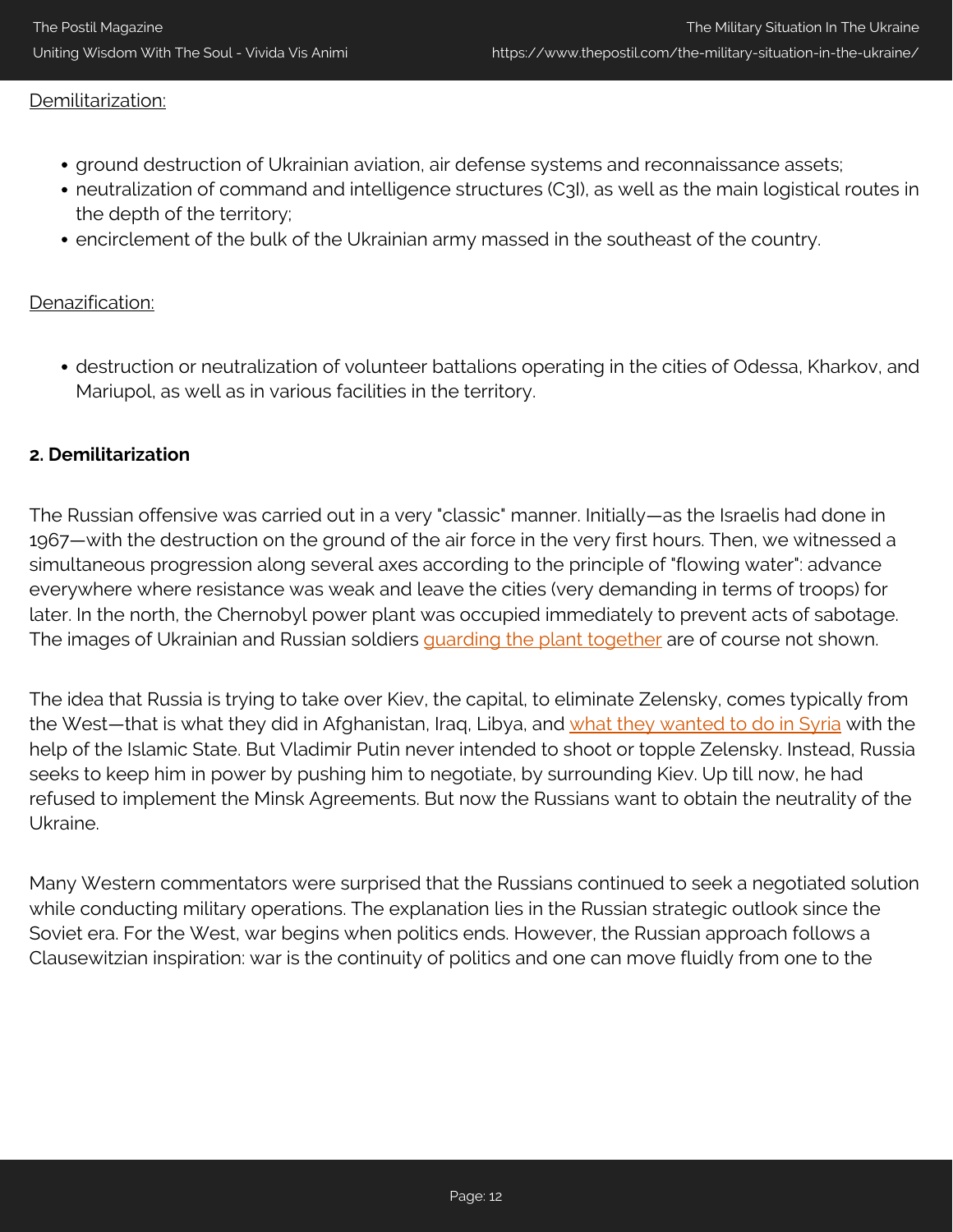other, even during combat. This allows one to create pressure on the adversary and push him to negotiate.

From an operational point of view, the Russian offensive was an example of its kind: in six days, the Russians seized a territory as large as the United Kingdom, with a speed of advance greater than what the Wehrmacht had achieved in 1940.

The bulk of the Ukrainian army was deployed in the south of the country in preparation for a major operation against the Donbass. This is why Russian forces were able to encircle it from the beginning of March in the "cauldron" between Slavyansk, Kramatorsk and Severodonetsk, with a thrust from the East through Kharkov and another from the South from Crimea. Troops from the Donetsk (DPR) and Lugansk (LPR) Republics are complementing the Russian forces with a push from the East.

At this stage, Russian forces are slowly tightening the noose, but are no longer under time pressure. Their demilitarization goal is all but achieved and the remaining Ukrainian forces no longer have an operational and strategic command structure.

The "slowdown" that our "experts" attribute to poor logistics is only the consequence of having achieved their objectives. Russia does not seem to want to engage in an occupation of the entire Ukrainian territory. In fact, it seems that Russia is trying to limit its advance to the linguistic border of the country.

Our media speak of indiscriminate bombardments against the civilian population, especially in Kharkov, and Dantean images are broadcast in a loop. However, Gonzalo Lira, a Latin American who lives there, presents us with a calm city on [March 10](https://www.youtube.com/watch?v=Uecv6AX8P3Q) and [March 11](https://www.youtube.com/watch?v=b8RNhQjjn-4&feature=youtu.be). It is true that it is a large city and we do not see everything—but this seems to indicate that we are not in the total war that we are served continuously on our screens.

As for the Donbass Republics, they have "liberated" their own territories and are fighting in the city of Mariupol.

#### **3. Denazification**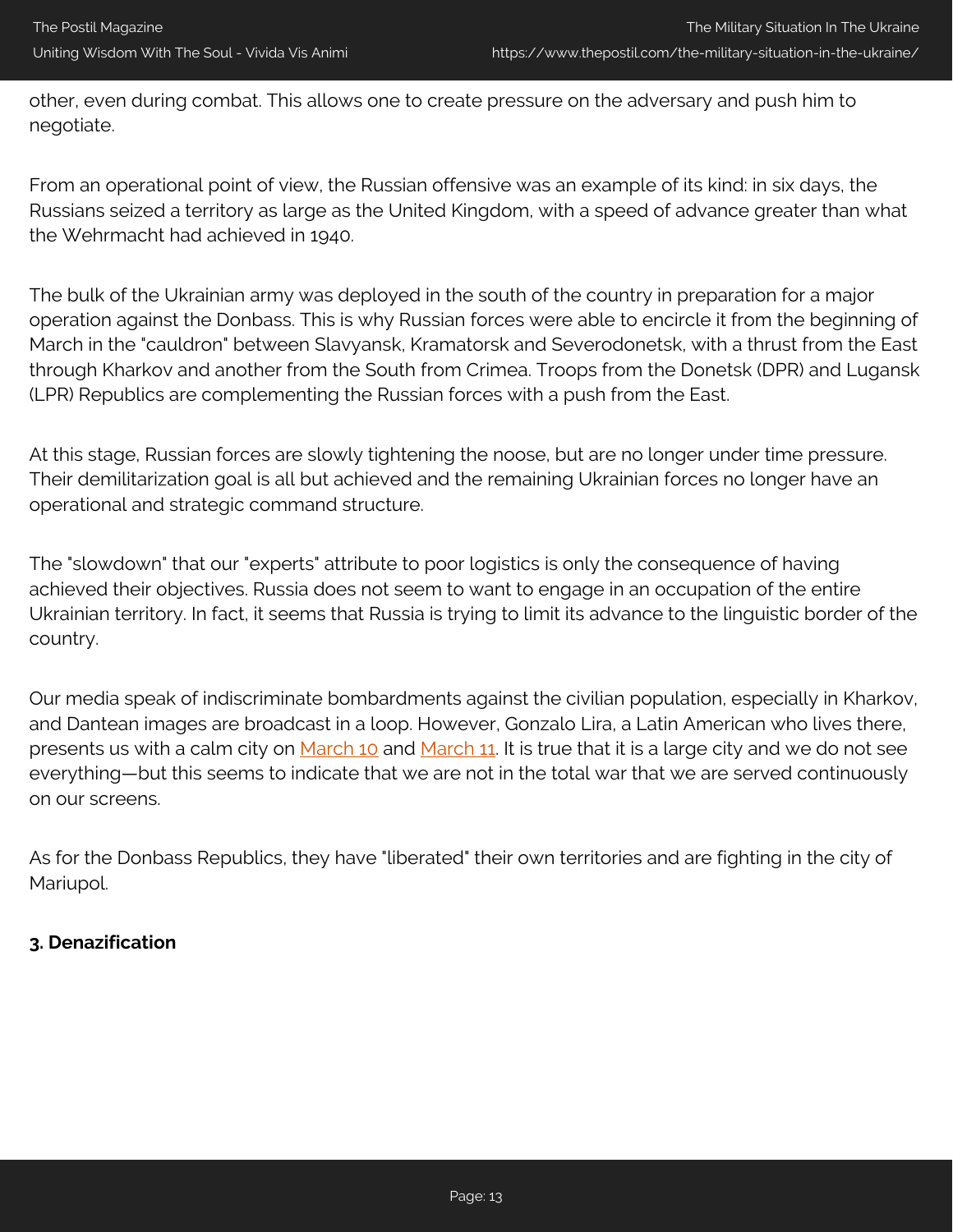In cities like Kharkov, Mariupol and Odessa, the defense is provided by paramilitary militias. They know that the objective of "denazification" is aimed primarily at them.

For an attacker in an urbanized area, civilians are a problem. This is why Russia is seeking to create humanitarian corridors to empty cities of civilians and leave only the militias, to fight them more easily.

Conversely, these militias seek to keep civilians in the cities in order to dissuade the Russian army from fighting there. This is why they are reluctant to implement these corridors and do everything to ensure that Russian efforts are unsuccessful—they can use the civilian population as "human shields. Videos showing civilians trying to leave Mariupol and beaten up by fighters of the Azov regiment are of course carefully censored here.

On Facebook, the Azov group was considered in the same category as the Islamic State and subject to the platform's "policy on dangerous individuals and organizations." It was therefore forbidden to glorify it, and "posts" that were favorable to it were systematically banned. But on February 24, Facebook changed its policy and [allowed posts favorable to the militia](https://theintercept.com/2022/02/24/ukraine-facebook-azov-battalion-russia/). In the same spirit, in March, the platform authorized, in the former Eastern countries, calls for the [murder of Russian soldiers and leaders.](https://www.theguardian.com/technology/2022/mar/11/facebook-and-instagram-let-users-call-for-death-to-russian-soldiers-over-ukraine) So much for the values that inspire our leaders, as we shall see.

Our media propagate a romantic image of popular resistance. It is this image that led the European Union to finance the distribution of arms to the civilian population. This is a criminal act. In my capacity as head of peacekeeping doctrine at the UN, I worked on the issue of civilian protection. We found that violence against civilians occurred in very specific contexts. In particular, when weapons are abundant and there are no command structures.

These command structures are the essence of armies: their function is to channel the use of force towards an objective. By arming citizens in a haphazard manner, as is currently the case, the EU is turning them into combatants, with the consequential effect of making them potential targets. Moreover, without command, without operational goals, the distribution of arms leads inevitably to settling of scores, banditry and actions that are more deadly than effective. War becomes a matter of emotions. Force becomes violence. This is what happened in Tawarga (Libya) from 11 to 13 August 2011, where 30,000 black Africans were massacred with weapons parachuted (illegally) by France. By the way, the British Royal Institute for Strategic Studies (RUSI) [does not see any added value](https://rusi.org/explore-our-research/publications/commentary/what-do-uk-weapons-deliveries-add-ukraines-armed-forces) in these arms deliveries.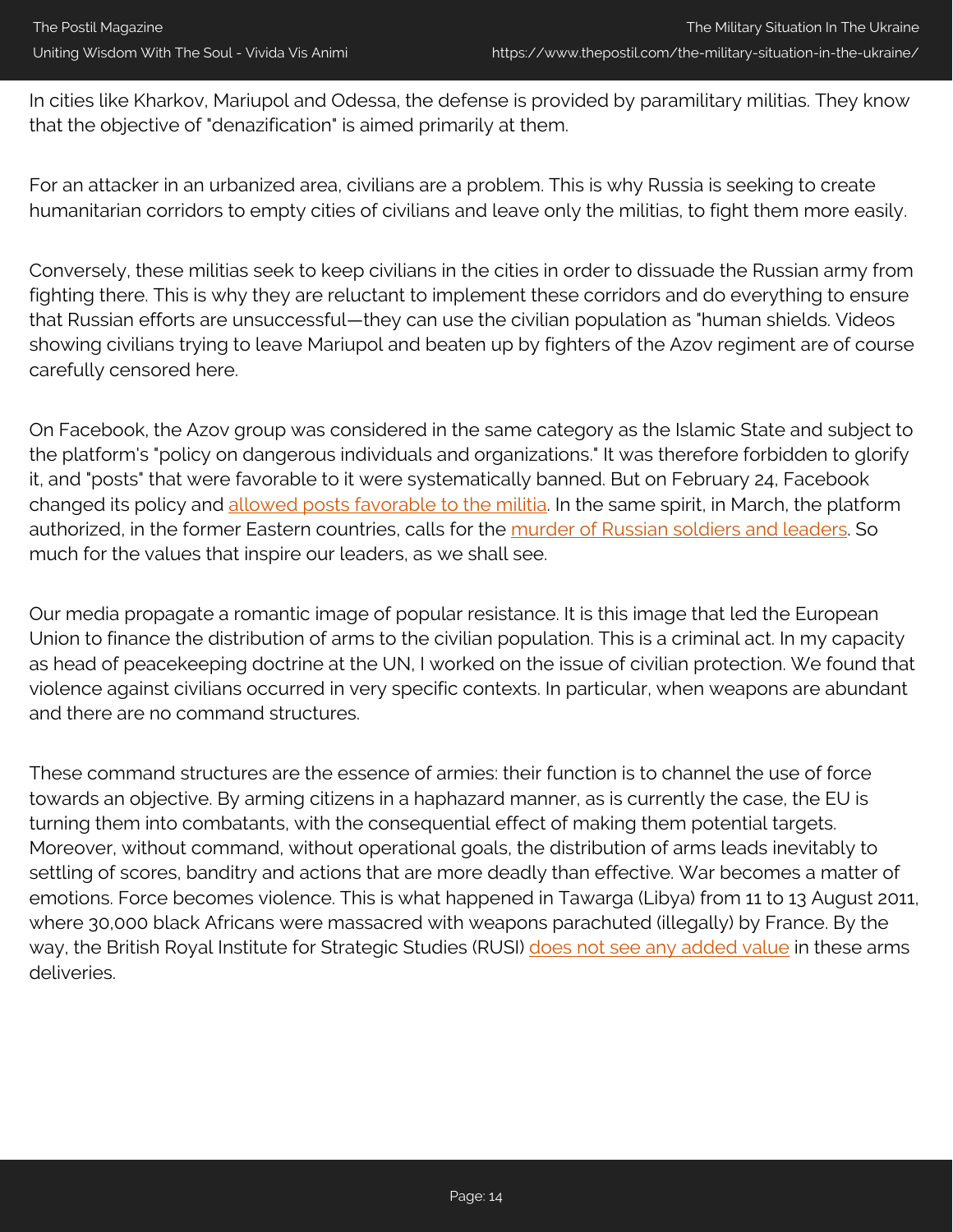Moreover, by delivering arms to a country at war, one exposes oneself to being considered a belligerent. The [Russian](https://www.aljazeera.com/news/2022/3/12/russia-says-it-could-target-western-arms-supplies-to-ukraine) strikes of March 13, 2022, against the Mykolayev air base follow Russian [warnings](https://www.aljazeera.com/news/2022/3/12/russia-says-it-could-target-western-arms-supplies-to-ukraine) that arms shipments would be treated as hostile targets.

The EU is repeating the disastrous experience of the Third Reich in the final hours of the Battle of Berlin. War must be left to the military and when one side has lost, it must be admitted. And if there is to be resistance, it must be led and structured. But we are doing exactly the opposite—we are pushing citizens to go and fight and at the same time, Facebook authorizes calls for the murder of Russian soldiers and leaders. So much for the values that inspire us.

Some intelligence services see this irresponsible decision as a way to use the Ukrainian population as cannon fodder to fight Vladimir Putin's Russia. This kind of murderous decision should have been left to the colleagues of Ursula von der Leyen's grandfather. It would have been better to engage in negotiations and thus obtain guarantees for the civilian population than to add fuel to the fire. It is easy to be combative with the blood of others.

#### **4. The Maternity Hospital At Mariupol**

It is important to understand beforehand that it is not the Ukrainian army that is defending Marioupol, but the Azov militia, composed of foreign mercenaries.

In its March 7, 2022 summary of the situation, the **Russian UN mission** in New York stated that "Residents report that Ukrainian armed forces expelled staff from the Mariupol city birth hospital No. 1 and set up a firing post inside the facility."

On March 8, the [independent Russian media Lenta.ru,](https://lenta.ru/articles/2022/03/08/mariupol/) published the testimony of civilians from Marioupol who told that the maternity hospital was taken over by the militia of the Azov regiment, and who drove out the civilian occupants by threatening them with their weapons. They confirmed the statements of the Russian ambassador a few hours earlier.

The hospital in Mariupol occupies a dominant position, perfectly suited for the installation of anti-tank weapons and for observation. On 9 March, Russian forces struck the building. [According to CNN,](https://edition.cnn.com/2022/03/09/europe/russia-invasion-ukraine-evacuations-03-09-intl/index.html) 17 people were wounded, but the images do not show any casualties in the building and there is no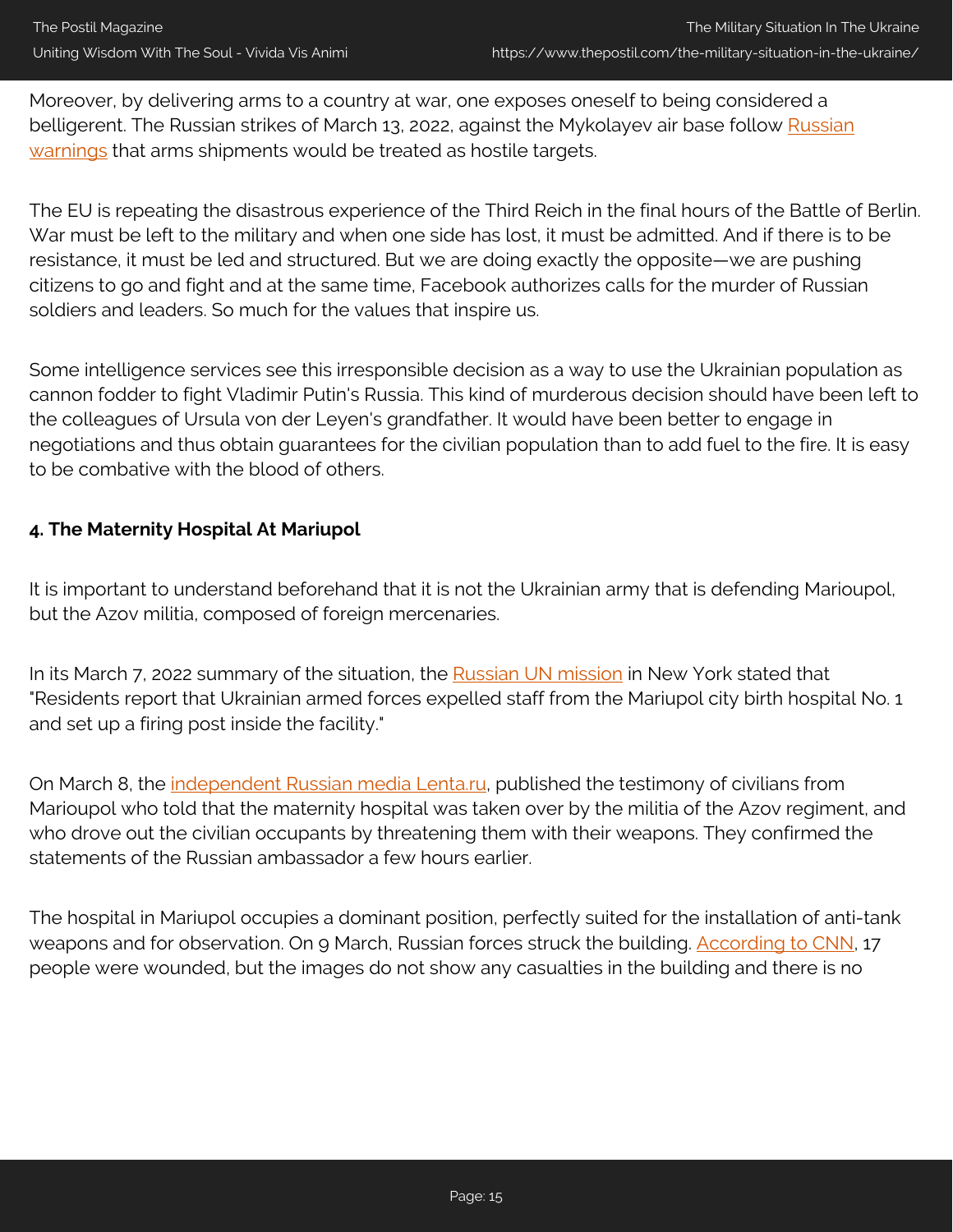evidence that the victims mentioned are related to this strike. There is talk of children, but in reality, there is nothing. This may be true, but it may not be true. This does not prevent the leaders of the EU from [seeing this as a war crime.](https://www.timesofisrael.com/eu-condemns-russian-bombing-of-mariupol-maternity-hospital-as-a-war-crime/) And this allows Zelensky to call for a no-fly zone over Ukraine.

In reality, we do not know exactly what happened. But the sequence of events tends to confirm that Russian forces struck a position of the Azov regiment and that the maternity ward was then free of civilians.

The problem is that the paramilitary militias that defend the cities are encouraged by the international community not to respect the customs of war. It seems that the Ukrainians have replayed the [scenario](https://www.youtube.com/watch?v=LmfVs3WaE9Y) [of the Kuwait City maternity hospital](https://www.youtube.com/watch?v=LmfVs3WaE9Y) in 1990, which was totally staged by the firm Hill & Knowlton for \$10.7 million in order to convince the United Nations Security Council to intervene in Iraq for Operation Desert Shield/Storm.

Western politicians have accepted civilian strikes in the Donbass for eight years, without adopting any sanctions against the Ukrainian government. We have long since entered a dynamic where Western politicians have agreed to sacrifice international law towards their [goal of weakening Russia](https://www.rand.org/content/dam/rand/pubs/research_reports/RR3000/RR3063/RAND_RR3063.pdf).

#### **Part Three: Conclusions**

As an ex-intelligence professional, the first thing that strikes me is the total absence of Western intelligence services in the representation of the situation over the past year. [In Switzerland](https://www.20min.ch/fr/story/les-services-secrets-suisses-critiques-pour-leur-manque-danticipation-324567615362?utm_source=pocket_mylist), the services have been criticized for not having provided a correct picture of the situation. In fact, it seems that throughout the Western world, intelligence services have been overwhelmed by the politicians. The problem is that it is the politicians who decide—the best intelligence service in the world is useless if the decision-maker does not listen. This is what happened during this crisis.

That said, while some intelligence services had a very accurate and rational picture of the situation, others clearly had the same picture as that propagated by our media. In this crisis, the services of the countries of the "new Europe" played an important role. The problem is that, from experience, I have found them to be extremely bad at the analytical level—doctrinaire, they lack the intellectual and political independence necessary to assess a situation with military "quality." It is better to have them as enemies than as friends.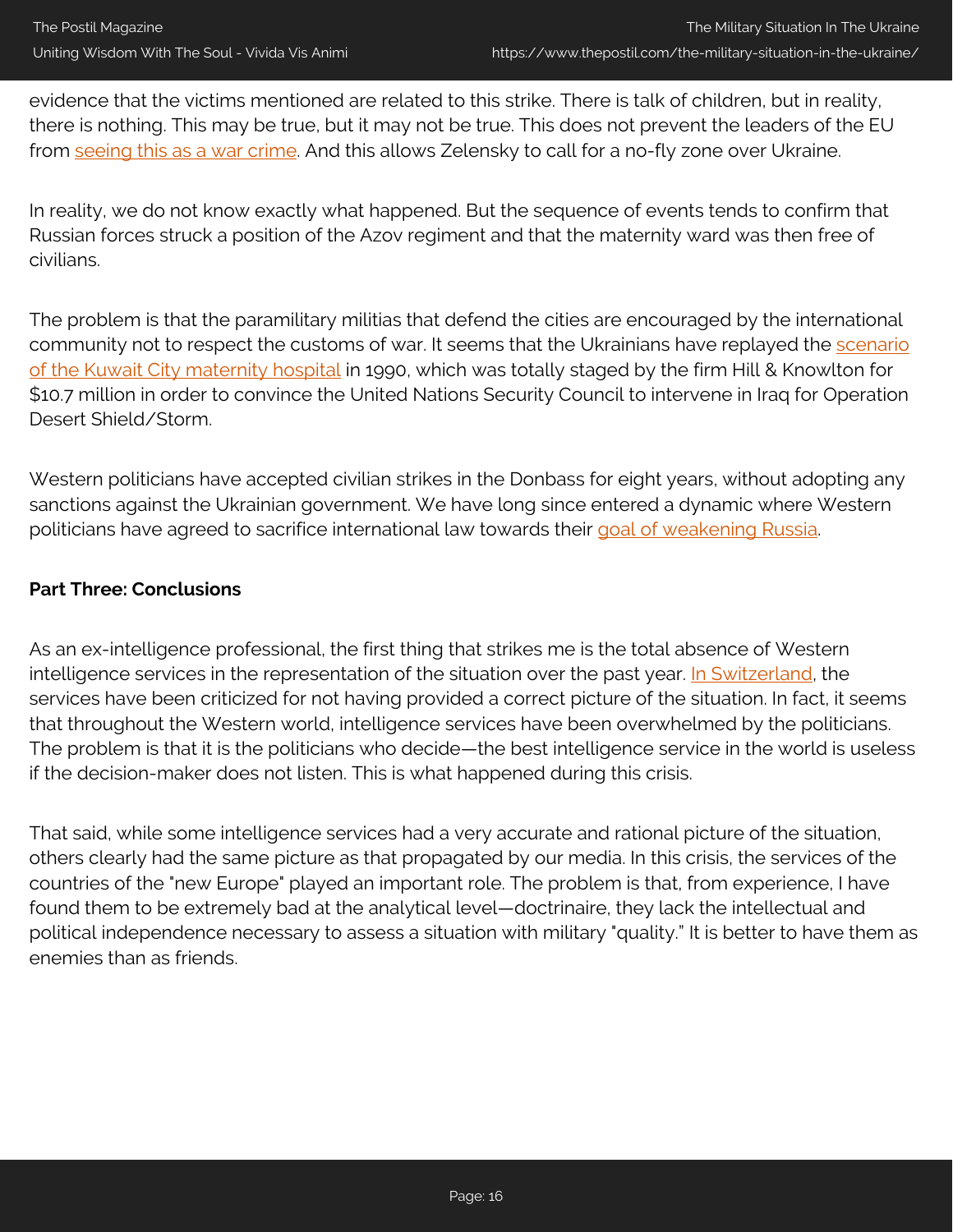Second, it seems that in some European countries, politicians have deliberately ignored their services in order to respond ideologically to the situation. That is why this crisis has been irrational from the beginning. It should be noted that all the documents that were presented to the public during this crisis were presented by politicians based on commercial sources.

Some Western politicians obviously wanted there to be a conflict. In the United States, the attack scenarios presented by Anthony Blinken to the Security Council were only the product of the imagination of a **Tiger Team working** for him—he did exactly as Donald Rumsfeld did in 2002, who had thus "bypassed" the CIA and other intelligence services that were much less assertive about Iraqi chemical weapons.

The dramatic developments we are witnessing today have causes that we knew about but refused to see:

- on the strategic level, the expansion of NATO (which we have not dealt with here);
- on the political level, the Western refusal to implement the Minsk Agreements;
- and operationally, the continuous and repeated attacks on the civilian population of the Donbass over the past years and the dramatic increase in late February 2022.

In other words, we can naturally deplore and condemn the Russian attack. But WE (that is: the United States, France and the European Union in the lead) have created the conditions for a conflict to break out. We show compassion for the Ukrainian people and the [two million refugees.](https://data2.unhcr.org/en/situations/ukraine) That is fine. But if we had had a modicum of compassion for the same number of [refugees from the Ukrainian populations](https://reliefweb.int/report/ukraine/ukraine-humanitarian-response-plan-2022-february-2022-enuk?utm_source=pocket_mylist) of Donbass massacred by their own government and who sought refuge in Russia for eight years, none of this would probably have happened.

*Civilian casualties caused by active hostilities in 2018-2021, per territory*

|      | In territory control- led by In Government-<br>the self-pro-claimed<br>"Republics" | controlled territory | In "no<br>man's land" |     | Decrease compared<br>Total with previous year, per<br>cent |
|------|------------------------------------------------------------------------------------|----------------------|-----------------------|-----|------------------------------------------------------------|
| 2018 | 128.                                                                               |                      |                       | 162 | 41.9                                                       |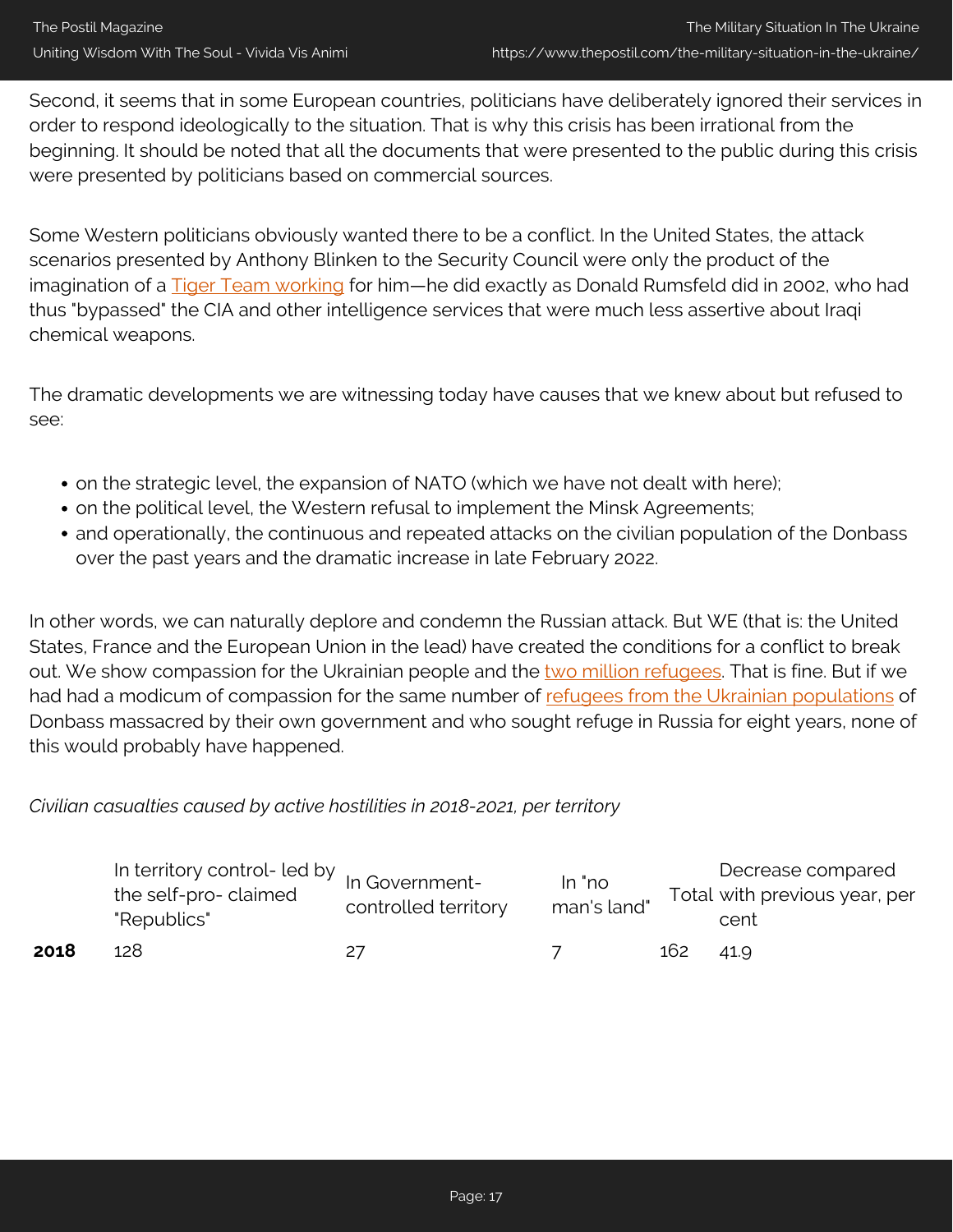| Uniting Wisdom With The Soul - Vivida Vis Animi |    |    | https://www.thepostil.com/the-military |     |         |  |  |
|-------------------------------------------------|----|----|----------------------------------------|-----|---------|--|--|
| 2019                                            | 85 | 18 |                                        | 105 | 35.2    |  |  |
| 2020                                            |    |    |                                        |     | 70 33.3 |  |  |
| 2021                                            | 36 |    |                                        |     | 37.1    |  |  |

### **Total** 310 62 9 381 **Per cent** 81.4 **16.3 2.3 100.0**

The Postil Magazine

*As we can see, more than 80% of the victims in Donbass were the result of the Ukrainian army's shelling. For years, the West remained silent about the massacre of Russian-speaking Ukrainians by the government of Kiev, without ever trying to bring pressure on Kiev. It is this silence that forced the Russian side to act.*

Whether the term "genocide" applies to the abuses suffered by the people of Donbass is an open question. The term is generally reserved for cases of greater magnitude (Holocaust, etc.). But the definition given by the [Genocide Convention](https://www.ohchr.org/fr/instruments-mechanisms/instruments/convention-prevention-and-punishment-crime-genocide) is probably broad enough to apply to this case. Legal scholars will understand this.

Clearly, this conflict has led us into hysteria. Sanctions seem to have become the preferred tool of our foreign policies. If we had insisted that Ukraine abide by the Minsk Agreements, which we had negotiated and endorsed, none of this would have happened. Vladimir Putin's condemnation is also ours. There is no point in whining afterwards—we should have acted earlier. However, neither Emmanuel Macron (as guarantor and member of the UN Security Council), nor Olaf Scholz, nor Volodymyr Zelensky have respected their commitments. In the end, the real defeat is that of those who have no voice.

The European Union was unable to promote the implementation of the Minsk agreements—on the contrary, it did not react when Ukraine was bombing its own population in the Donbass. Had it done so, Vladimir Putin would not have needed to react. Absent from the diplomatic phase, the EU distinguished itself by fueling the conflict. On February 27, the Ukrainian government [agreed to enter into](https://www.nbcnews.com/news/world/ukraine-president-kyiv-kharkiv-foreign-fighters-join-russia-putin-rcna17844) [negotiations](https://www.nbcnews.com/news/world/ukraine-president-kyiv-kharkiv-foreign-fighters-join-russia-putin-rcna17844) with Russia. But a few hours later, the European Union voted [a budget of 450 million euros](https://www.bloomberg.com/news/articles/2022-02-27/eu-approves-450-million-euros-in-lethal-military-aid-for-ukraine) to supply arms to the Ukraine, adding fuel to the fire. From then on, the Ukrainians felt that they did not need to reach an agreement. The resistance of the Azov militia in Mariupol even led to a boost of [500](https://www.rferl.org/a/european-union-sanctions-russia-ukraine-borrell/31748462.html) [million euros](https://www.rferl.org/a/european-union-sanctions-russia-ukraine-borrell/31748462.html) for weapons.

In the Ukraine, with the blessing of the Western countries, those who are in favor of a negotiation have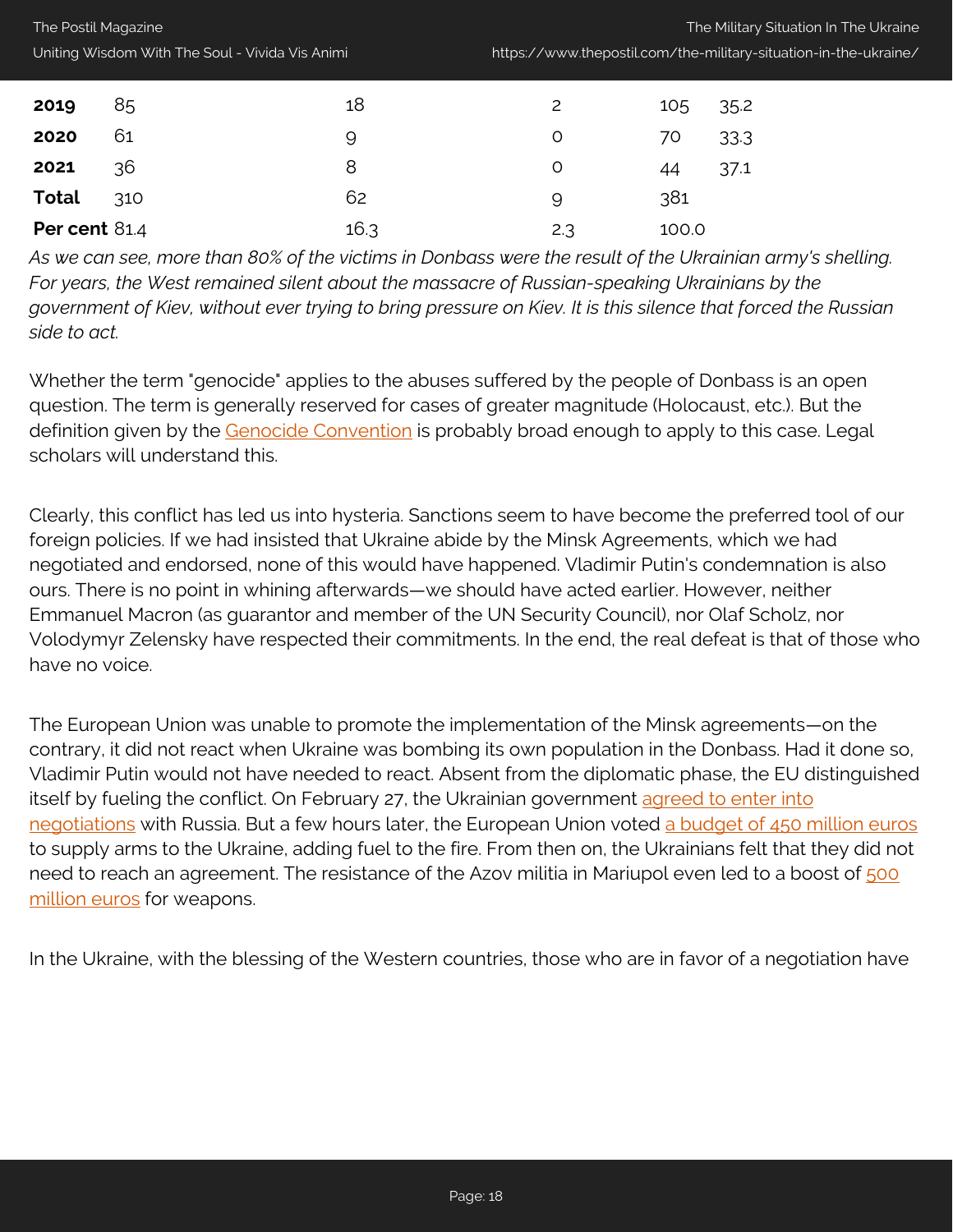been eliminated. This is the case of Denis Kireyev, one of the Ukrainian negotiators, [assassinated on](https://www.timesofisrael.com/ukraine-reports-claim-negotiator-shot-for-treason-officials-say-he-died-in-intel-op/) [March 5](https://www.timesofisrael.com/ukraine-reports-claim-negotiator-shot-for-treason-officials-say-he-died-in-intel-op/) by the Ukrainian secret service (SBU) because he was too favorable to Russia and was considered a traitor. The same fate befell Dmitry Demyanenko, former deputy head of the SBU's main directorate for Kiev and its region, who was assassinated on March 10 because he was too favorable to an agreement with Russia—he was shot by the Mirotvorets ("Peacemaker") militia. This militia is associated with the Mirotvorets website, [which lists](https://www.mirror.co.uk/news/world-news/dark-website-lists-russian-spies-26051893) the "enemies of Ukraine," with their personal data, addresses and telephone numbers, so that they can be harassed or even eliminated; a practice that is punishable in many countries, but not in the Ukraine. The UN and some European countries have demanded the closure of this site—refused by the Rada.

In the end, the price will be high, but Vladimir Putin will likely achieve the goals he set for himself. His ties with Beijing have solidified. China is emerging as a mediator in the conflict, while Switzerland is joining the list of Russia's enemies. The Americans have to ask Venezuela and Iran for oil to get out of the energy impasse they have put themselves in—Juan Guaido is leaving the scene for good and the United States has to piteously backtrack on the sanctions imposed on its enemies.

Western ministers who seek to [collapse the Russian economy](https://www.youtube.com/watch?v=Ntzacqlm-Ac) and make the [Russian people suffer,](https://www.youtube.com/watch?v=n9BGOE_eVQc) or even call for the [assassination](https://lequotidien.lu/politique-societe/jean-asselborn-eliminer-physiquement-vladimir-poutine/) of Putin, show (even if they have partially reversed the form of their words, but not the substance!) that our leaders are no better than those we hate—for sanctioning Russian athletes in the Para-Olympic Games or Russian artists has nothing to do with fighting Putin.

Thus, we recognize that Russia is a democracy since we consider that the Russian people are responsible for the war. If this is not the case, then why do we seek to punish a whole population for the fault of one? Let us remember that collective punishment is forbidden by the Geneva Conventions.

The lesson to be learned from this conflict is our sense of variable geometric humanity. If we cared so much about peace and the Ukraine, why didn't we encourage the Ukraine to respect the agreements it had signed and that the members of the Security Council had approved?

The integrity of the media is measured by their willingness to work within the terms of the Munich Charter. They succeeded in propagating [hatred of the Chinese](https://www.hrw.org/fr/news/2020/05/12/le-covid-19-attise-le-racisme-anti-asiatique-et-la-xenophobie-dans-le-monde-entier) during the Covid crisis and their polarized message leads to the same effects [against the Russians.](https://fr.metrotime.be/belgique/harcelement-et-racisme-les-russes-de-belgique-victimes-collaterales-de-linvasion-russe) Journalism is becoming more and more unprofessional and militant.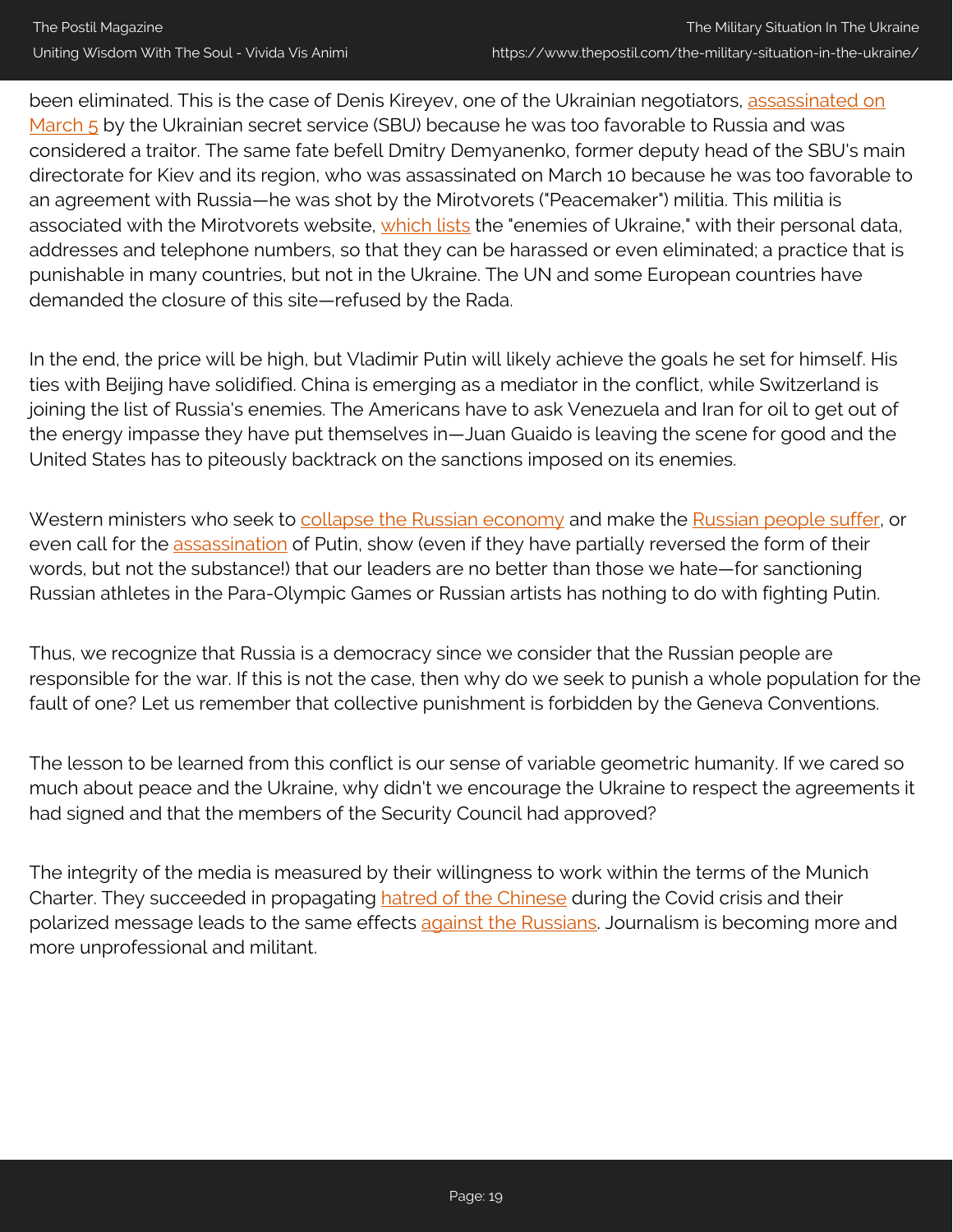As Goethe said: "The greater the light, the darker the shadow." The more the sanctions against Russia are disproportionate, the more the cases where we have done nothing highlight our racism and servility. Why have no Western politicians reacted to the strikes against the civilian population of Donbass for eight years?

Because finally, what makes the conflict in the Ukraine more blameworthy than the war in Iraq, Afghanistan or Libya? What sanctions have we adopted against those who deliberately lied to the international community in order to wage unjust, unjustified and murderous wars? Have we sought to "make the American people suffer" for lying to us (because they are a democracy!) before the war in Iraq? Have we adopted a single sanction against the countries, companies or politicians who are supplying weapons to the conflict in Yemen, considered to be the "[worst humanitarian disaster in the](https://www.un.org/press/fr/2018/cs13586.doc.htm) [world?](https://www.un.org/press/fr/2018/cs13586.doc.htm)" Have we sanctioned the countries of the European Union that practice the most abject torture on their territory for the benefit of the United States?

To ask the question is to answer it… and the answer is not pretty.

*Jacques Baud is a former colonel of the General Staff, ex-member of the Swiss strategic intelligence, specialist on Eastern countries. He was trained in the American and British intelligence services. He has served as Policy Chief for United Nations Peace Operations. As a UN expert on rule of law and security institutions, he designed and led the first multidimensional UN intelligence unit in the Sudan. He has worked for the African Union and was for 5 years responsible for the fight, at NATO, against the proliferation of small arms. He was involved in discussions with the highest Russian military and intelligence officials just after the fall of the USSR. Within NATO, he followed the 2014 Ukrainian crisis and later participated in programs to assist the Ukraine. He is the author of several books on intelligence, war and terrorism, in particular* Le Détournement *published by SIGEST,* Gouverner par les fake news*,* L'affaire Navalny*. His latest book is* Poutine, maître du jeu? *published by Max Milo.*

*This article appears through the gracious courtesy of [Centre Français de Recherche sur le Renseignement,](https://cf2r.org/) Paris. Translated from the French by N. Dass.*